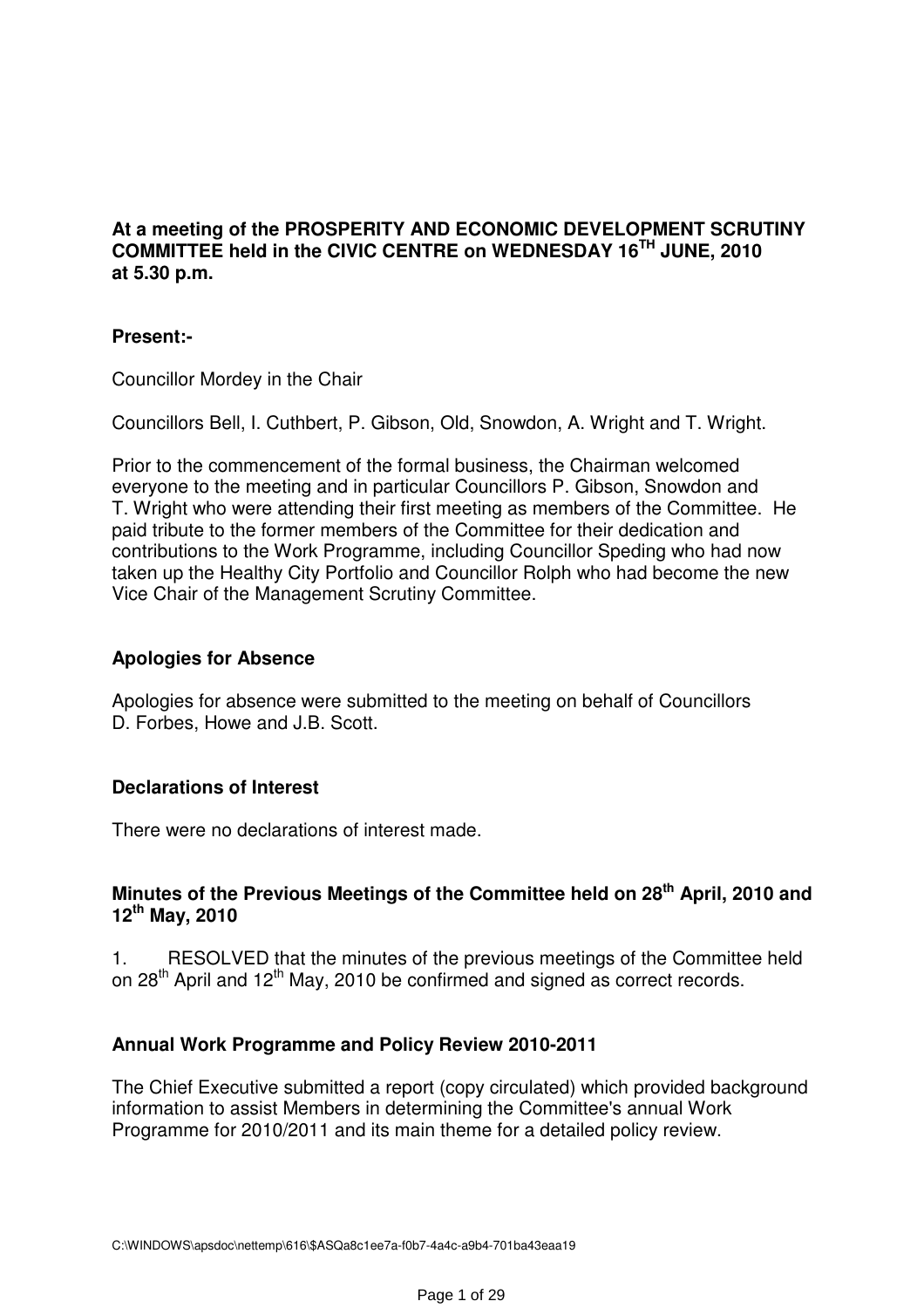The Chairman introduced the item informing Members that the consensus at the Annual Scrutiny Conference had been that the Low Carbon Economy should provide the focus for the Committee's 2010/11 Policy Review. In this regard he invited Janet Snaith, Head of City Business and Investment Team, to brief Members on the current position regarding the development and use of low carbon technologies in Sunderland and the possible focus of any review.

Councillor Cuthbert welcomed the topic of the Low Carbon Economy and recognised its importance but suggested that the Committee should also address the regeneration of the City Centre. The Chairman responded that there would be provision within the Work Programme with regard to the Economic Master Plan where questions about the regeneration of the City Centre could be asked.

With regard to the appointment of a Policy Review Working Group, the Chairman was of the opinion that rather than having a fixed Group, the Committee at its meetings should appoint working groups on an ad hoc basis when issues generated a need.

Councillor A. Wright felt that this approach would work well with small pieces of work but for large pieces like last year's review of the Working Neighbourhood Fund, a dedicated group would be more appropriate. The Chairman advised that he would be happy to have a central group that would report back regularly to the Committee. Councillor P. Gibson confirmed that the Committee would need regular updates and Councillor Cuthbert suggested that perhaps this could become a standing item on the agenda.

The response to an enquiry from the Chairman, Members confirmed that they were happy to agree the Low Carbon Economy as the Committee's Policy Review for 2010/11. Councillor T. Wright added a proviso that the review should not be shackled by time constraints and if it needed to continue into 2011/12 then so be it.

The Chairman advised that he would ask Ms. Snaith and Mr. Diamond to submit a scoping report to their next meeting. This would include the terms of reference, definitions, links to corporate goals, partnerships, the national and local context and proposals for gathering evidence.

2. RESOLVED that the topic of the Low Carbon Economy be approved as the Committee's main theme for a detailed policy review for 2010/2011

### **Request to Attend Seminar – Centre for Public Scrutiny 8th Annual Conference and Exhibition**

The Chief Executive submitted a report (copy circulated) which requested that the Committee consider nominating a delegate to attend the Centre for Public Scrutiny's 8<sup>th</sup> Annual Conference and Exhibition to be held at the Brewery, London on 30<sup>th</sup> June and  $1<sup>st</sup>$  July, 2010.

(For copy report – see original minutes).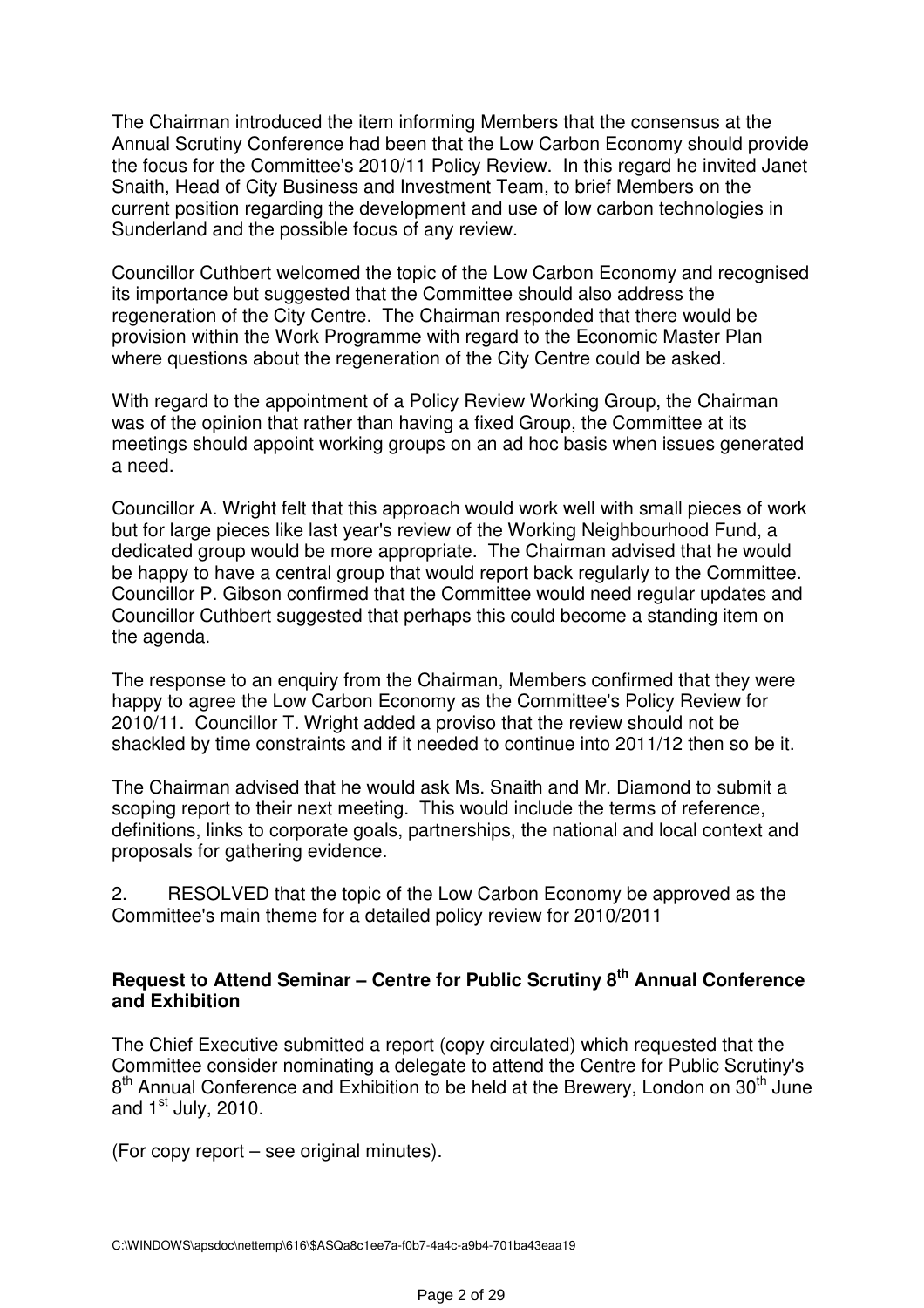Councillor T. Wright expressed concern that the Committee was only being asked to nominate one representative to the Conference. He paid tribute to the excellent service provided by the Centre for Public Scrutiny and suggested that all Members, and especially new Members, should have been invited to attend. He suggested that a Conference rota should be devised to enable fair access for all.

3. RESOLVED that approval be given to the attendance of Councillor Diane Snowdon at the Centre for Public Scrutiny's  $8<sup>th</sup>$  Annual Conference and Exhibition to be held at the Brewery, London on 30<sup>th</sup> June to 1<sup>st</sup> July, 2010.

## **Forward Plan – Key Decisions for the period 1st June – 30th September, 2010**

The Chief Executive submitted a report (copy circulated) to provide Members with an opportunity to consider those items on the Executive's Forward Plan for the period  $1<sup>st</sup>$  June – 30<sup>th</sup> September, 2010 which related to the Sustainable Communities Scrutiny Committee.

(For copy report – see original minutes).

In response to a Member enquiry, Mr. Diamond confirmed that as the new Forward Plan was published in between the agenda being published and the date of the meeting, he would ensure an updated schedule was tabled at each meeting.

Councillor Cuthbert referred to the following items that were outstanding from the previous year's Work Programme:-

- i) the Sunderland Arc draft Business Plan; and
- ii) an update on the Holmeside Triangle.

The Chairman advised that he was yet to receive an update in respect of the Holmeside Triangle. Councillor Cuthbert suggested that an interim report should be submitted in the meantime.

4. RESOLVED that the Forward Plan be received and noted.

(Signed) M. MORDEY, Chairman.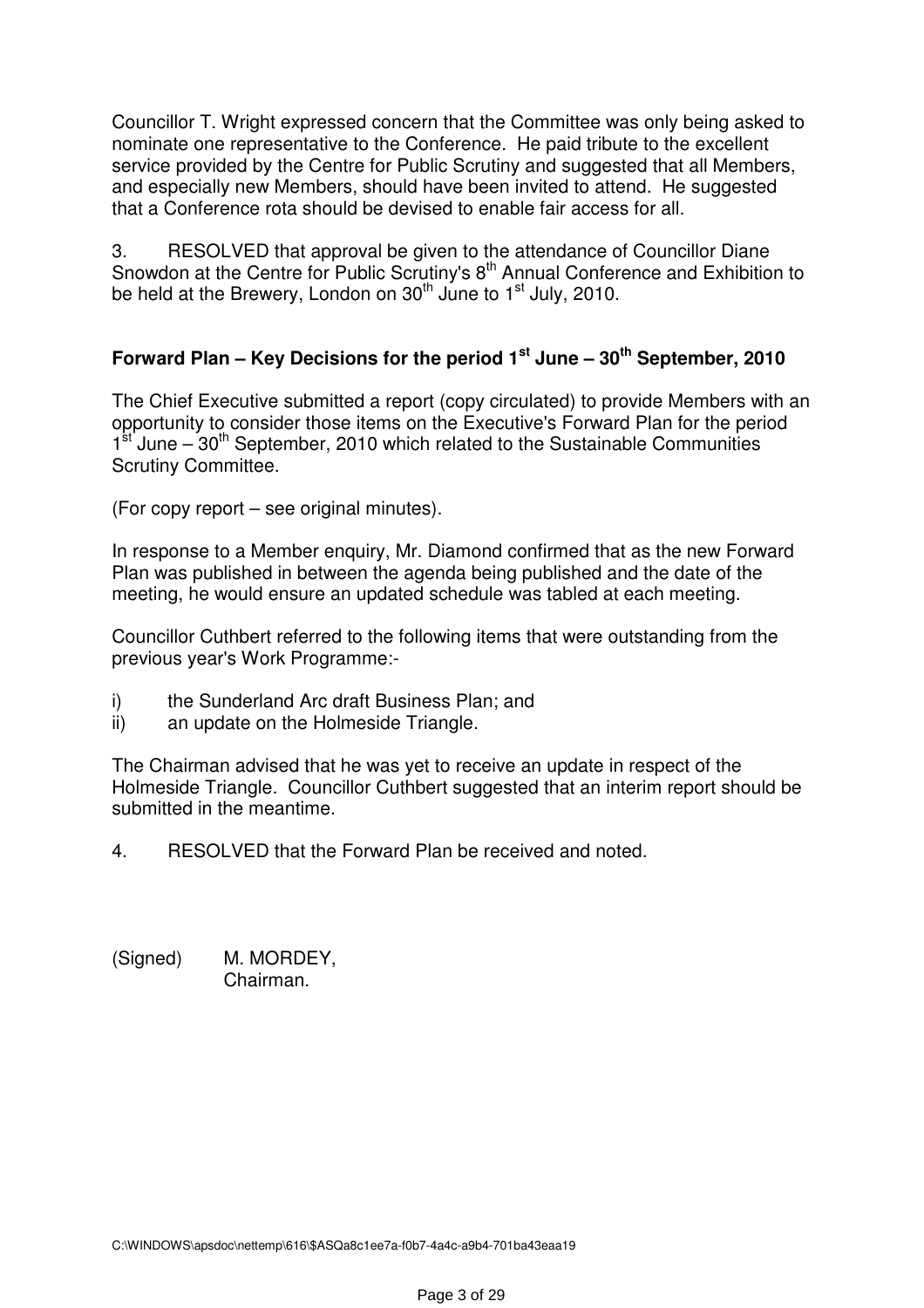**14th July 2010** 

# **PROSPERITY & ECONOMIC DEVELOPMENT SCRUTINY COMMITTEE AND SUSTAINABLE COMMUNITIES SCRUTINY COMMITTEE**

# **An Economic Masterplan for Sunderland**

### **REPORT OF THE HEAD OF STRATEGIC ECONOMIC DEVELOPMENT**

### **1.0 Why has this report come to the Committee?**

- 1.1 The purpose of this report is to update members on the progress that has been made in developing an Economic Masterplan for Sunderland.
- 1.2 The development and delivery of a successful Economic Masterplan for Sunderland will make a significant contribution to the achievement of Strategic Priority 1: Prosperous City. The input of the Prosperity and Economic Development Scrutiny Committee, as well as residents, businesses and others is required to increase the likelihood that the Economic Masterplan is successful in bringing about a transformation in the city.
- 1.3 In view of the cross cutting nature of the Economic Masterplan, the report will be considered by a joint meeting of the Prosperity and Economic Development Scrutiny Committee and the Sustainable Communities Scrutiny Committee.

### **2.0 Progress**

- 2.1 On the 16<sup>th</sup> December 2009, the Prosperity and Economic Development Scrutiny Committee received a report outlining the progress made up until that point on the Economic Masterplan.
- 2.2 A further report was submitted to the Prosperity and Economic Development Scrutiny Committee on 17 March 2010 which sought the views of the Committee on the final stages of its production.

### **3.0 Current Position**

- 3.1 On 21 July 2010, Cabinet will consider a report seeking its agreement to the Economic Masterplan and the governance arrangements to deliver it.
- 3.2 In order to consider the content and implications of the Economic Masterplan, a presentation has been arranged for members of both the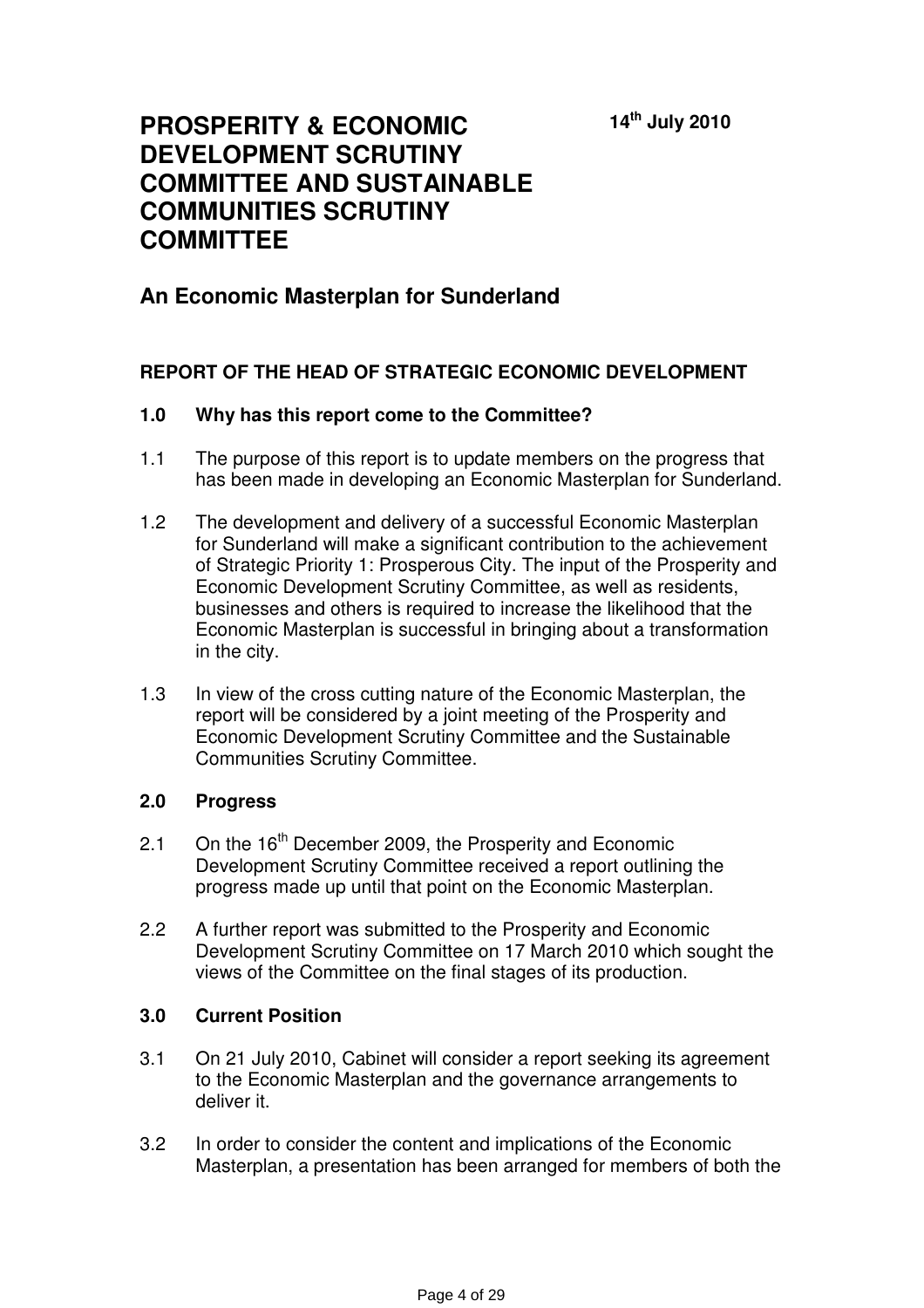Prosperity and Economic Development Scrutiny Committee and Sustainable Communities Scrutiny Committee.

### **4.0 Recommendation**

4.1 Members are recommended to note the report and raise comments or questions at the meeting.

### **5.0 Background Papers**

5.1 Report of the Head of Strategic Economic Development, 16<sup>th</sup> December 2009 and 17 March 2010, Prosperity and Economic Development Scrutiny Committees: 'Developing an Economic Masterplan for Sunderland'.

| <b>Contact Officer:</b> | Alexandra Fall, Programmes & Projects Officer   |
|-------------------------|-------------------------------------------------|
|                         | 0191 561 2481                                   |
|                         | alexandra.fall@sunderland.gov.uk James Garland, |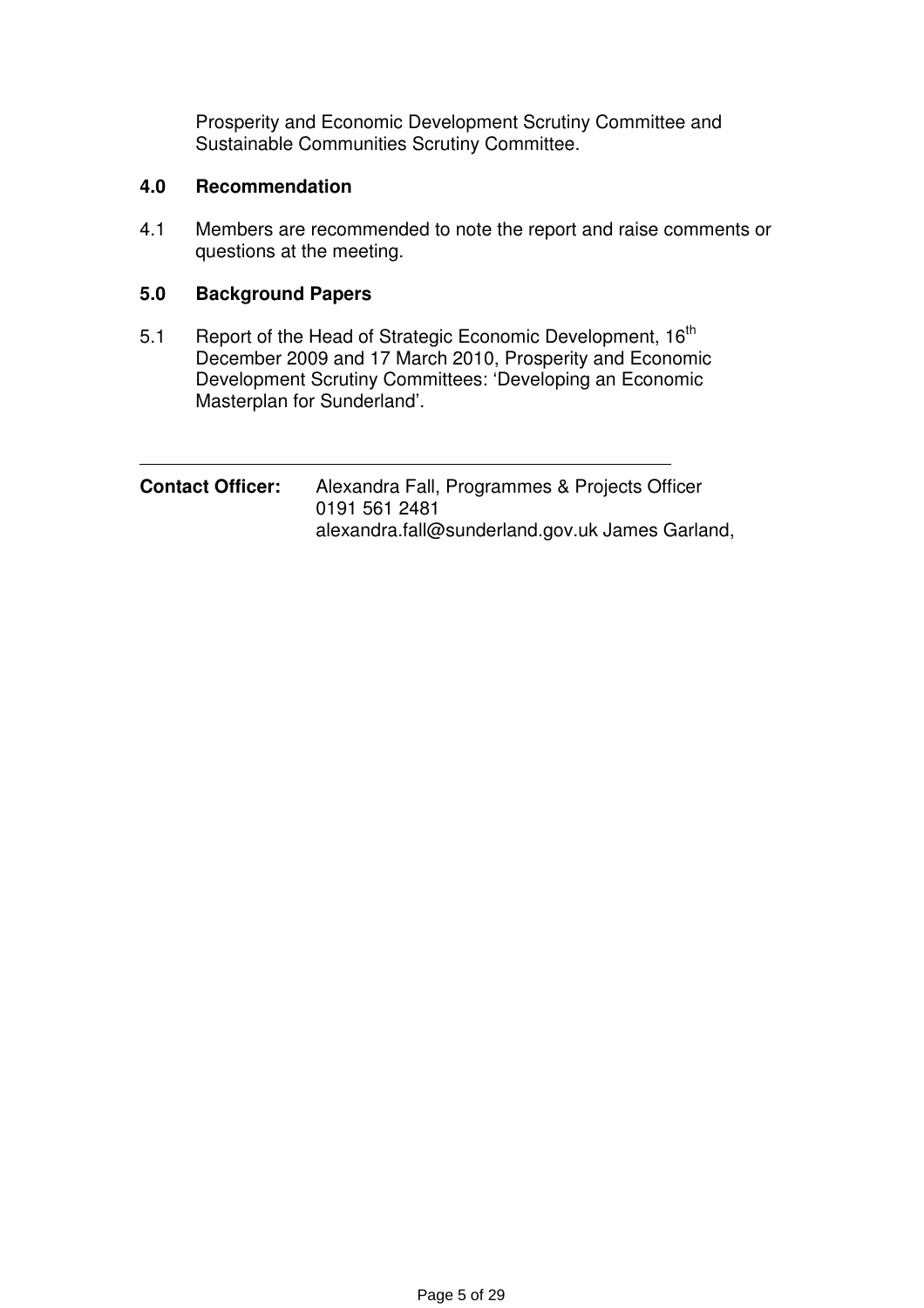# **PROSPERITY AND ECONOMIC DEVELOPMENT SCRUTINY COMMITTEE**

# **REQUEST TO ATTEND CONFERENCE – FUTURE OF OVERVIEW AND SCRUTINY**

### **REPORT OF THE CHIEF EXECUTIVE 14 JULY 2010**

### **1. Purpose of Report**

1.1 For the Committee to consider nominating a delegate(s) to attend a conference being organised by the Local Government Chronicle (LGC) on the Future of Overview and Scrutiny.

### **2. Background**

2.1 The Council's Overview and Scrutiny Handbook contains a protocol for use of the Scrutiny Committees budget by members to attend training and conferences relevant to the remit of the Committee.

### **3. Conference Details**

- 3.1 An invitation has been received for a LGC Conference on the Future of Overview and Scrutiny which is being held on 5 October 2010 at the America Square Conference Centre, London**.**
- 3.2 The conference will focus on the following questions:-
	- What are the challenges facing scrutiny and how can we prepare to overcome them;
	- How can you best implement scrutiny to improve efficiency in your locality;
	- How can scrutiny be used as an integral part of partnership working;
	- In what ways can you engage with your community and involve them in your scrutiny process.
- 3.3 The cost of the conference is £349 plus VAT.

### **4. Recommendation**

4.1 The Committee is asked to consider whether to send representation to the above conference to be funded from the budget of the Scrutiny Committee.

### 5. **Background Papers**

Conference Flyer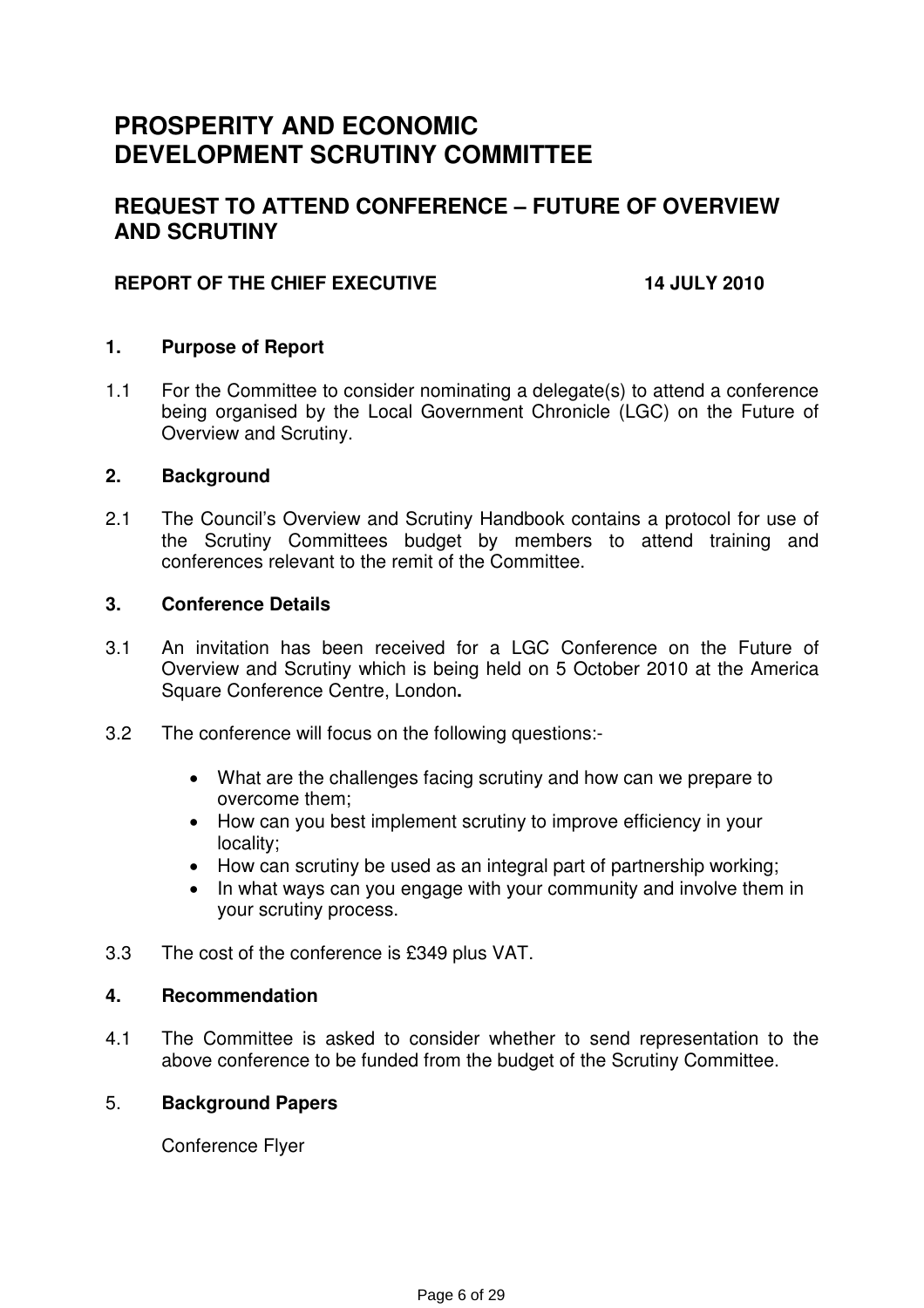**Contact Officer:** James Diamond, Scrutiny Officer (0191 561 1396) James.diamond@sunderland.gov.uk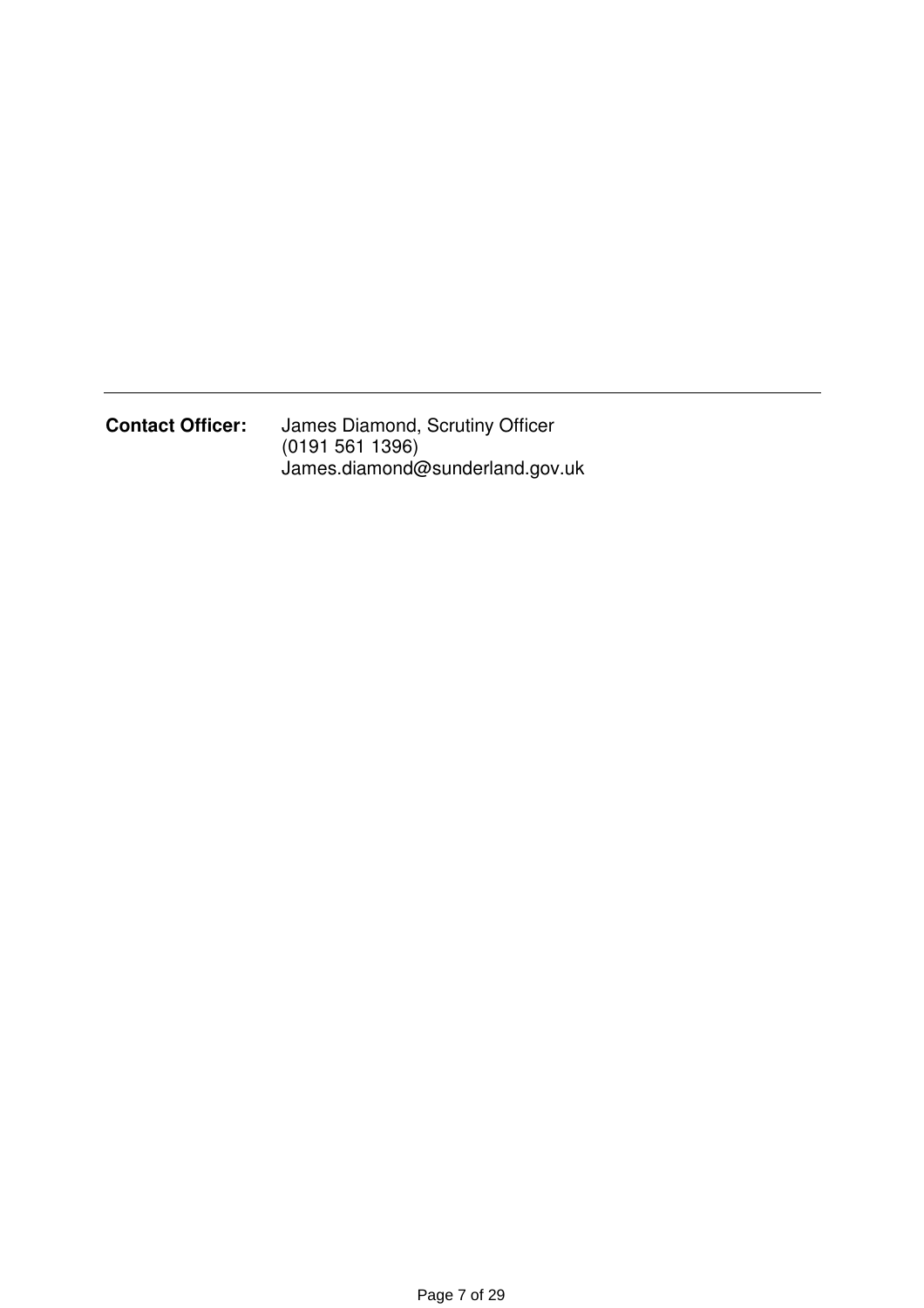#### **PROSPERITY AND ECONOMIC DEVELOPMENT SCRUTINY COMMITTEE 14 JULY 2010**

### **CENTRE FOR PUBLIC SCRUTINY 8TH ANNUAL CONFERENCE - FEEDBACK**

### **REPORT OF THE CHIEF EXECUTIVE**

### **1. Purpose of Report**

1.1 To provide the Committee with verbal feedback from the Centre for Public Scrutiny (CfPS) 8<sup>th</sup> Annual Conference that was held on 30 June and 1 July 2010.

#### **2. Background**

- 2.1 The Council's Overview and Scrutiny Handbook contains a protocol for use of the Scrutiny Committees budget by Members to attend training and conferences (Protocol 5 refers). This allows Members to gain specialist knowledge and expertise within a particular area of scrutiny and is in addition to the list of standing conferences and corporate development programme.
- 2.2 At its last meeting, the Committee agreed to send a delegate to the CfPS Annual Scrutiny Conference held on Wednesday 30 June and Thursday 1 July 2010 at The Brewery, London. The Conference was attended by Councillor Dianne Snowdon who will provide verbal feedback at this meeting.

#### **3. Conference Programme**

3.1 The theme for the annual conference was future accountability and transparency in public services.

Key issues included were:

- (a) Regaining public trust;
- (b) Tackling Inequalities; and
- (c) Addressing how to sustain outcomes in hard financial times:
- 3.2 At the end of the conference, it was envisaged that delegates would have:-
	- (a) Heard directly from the government of the day about their vision for accountability in public service delivery;
	- (b) Explored how public empowerment is becoming central to scrutiny and accountability across local government, police and the health service;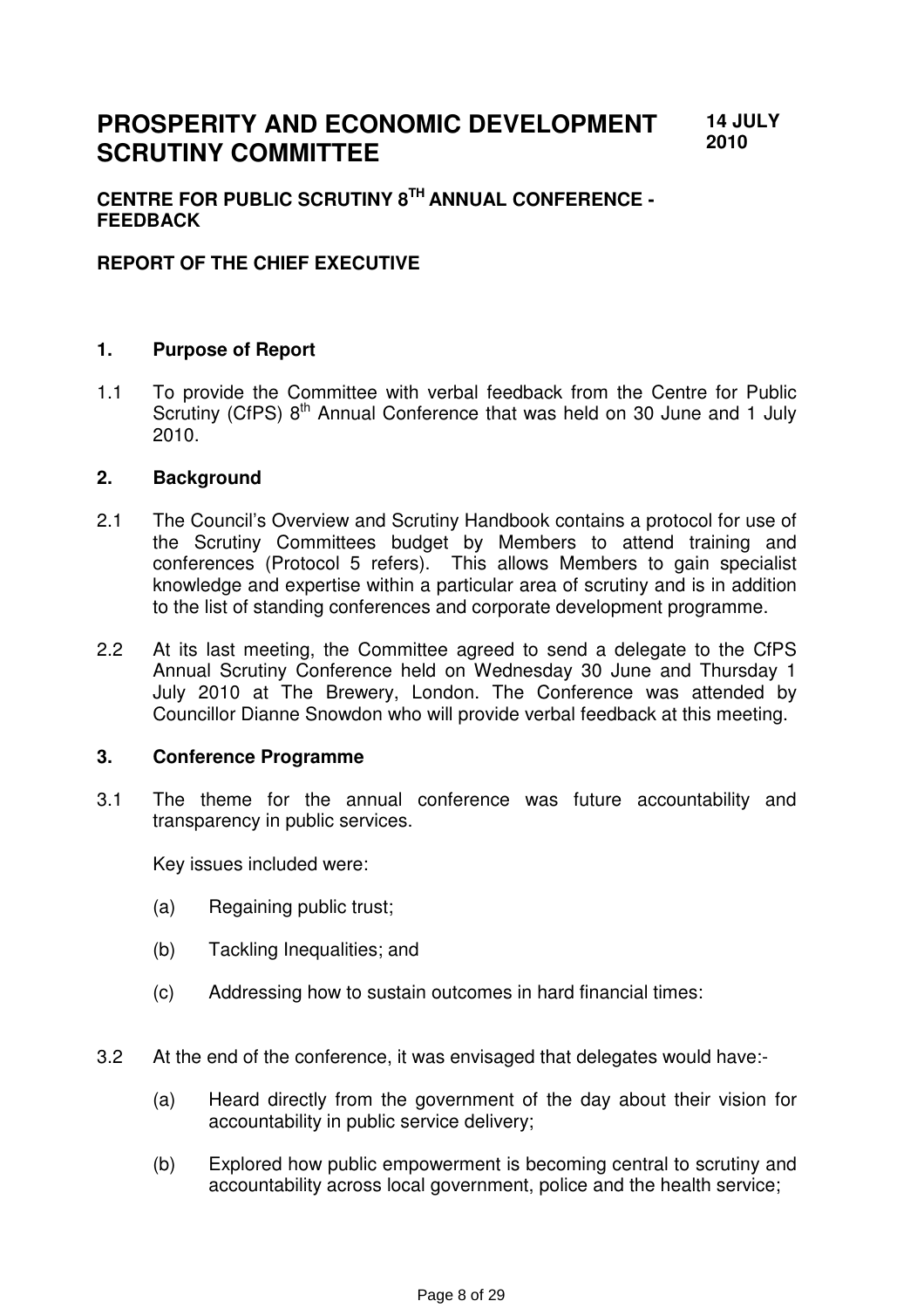- (c) Explored how scrutiny can tackle today's issues- ensuring the public receive value for money in critical economic times;
- (d) Learnt about innovative techniques and best practice from experts across the public sector;
- (e) Met and shared ideas and experiences with colleagues facing the same challenges; and
- (f) Discovered what is on the horizon for the CfPS.

### **4. Recommendation**

4.1 The Committee is asked to receive verbal feedback from the conference delegate.

### **5. Background Papers**

Seminar Programme

### **Contact Officer:** James Diamond, Scrutiny Officer 0191 561 1396 james.diamond @sunderland.gov.uk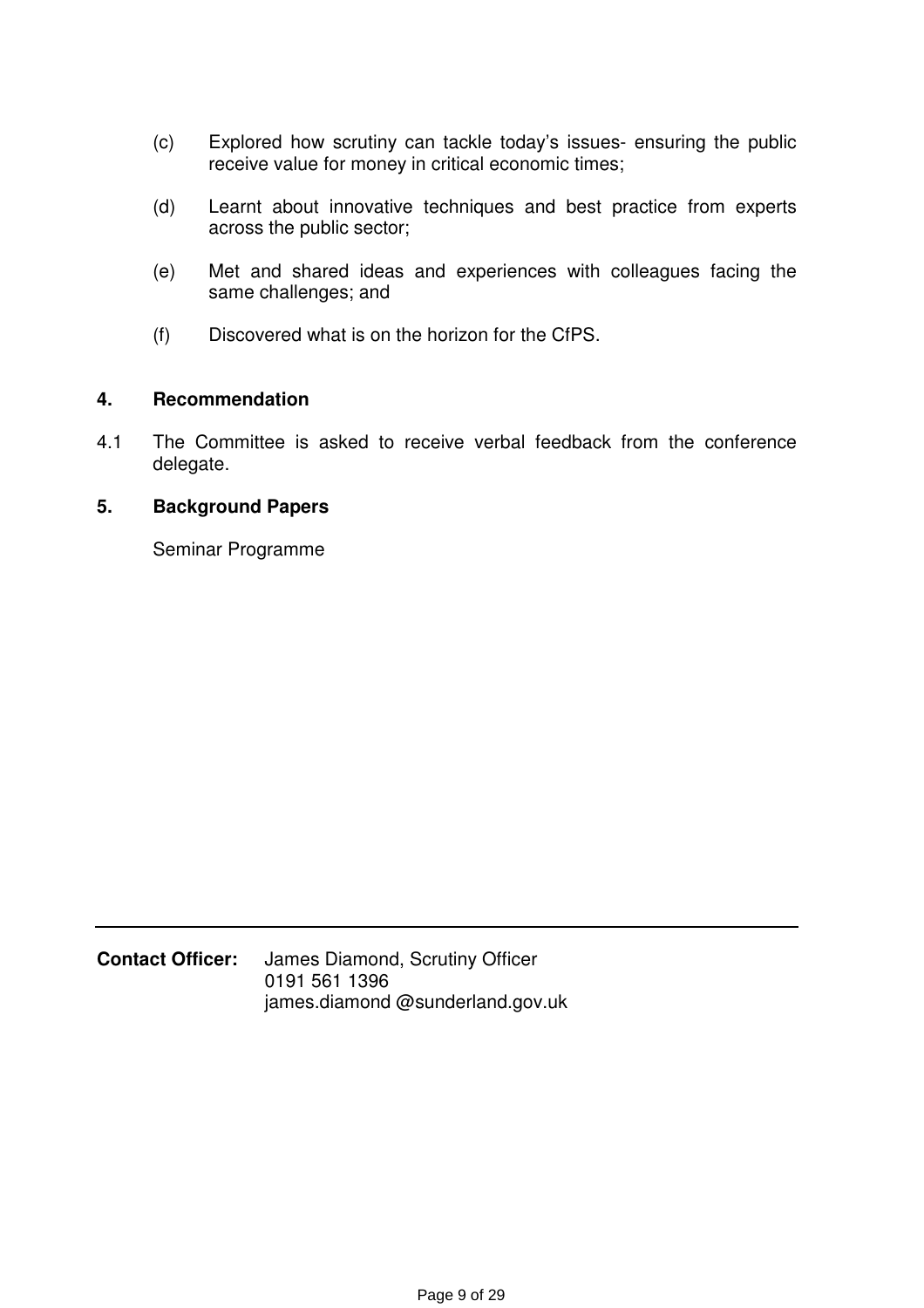# **PROSPERITY AND ECONOMIC DEVELOPMENT SCRUTINY COMMITTEE**

# **FORWARD PLAN – KEY DECISIONS FOR THE PERIOD 1 JULY 2010 – 31 OCTOBER 2010**

### **REPORT OF THE CHIEF EXECUTIVE 14 JULY 2010**

### **1. Purpose of the Report**

1.1 To provide Members with an opportunity to consider those items on the Executive's Forward Plan for the period 1 July – 31 October 2010.

#### **2. Background**

- 2.1 The Council's Forward Plan contains matters which are likely to be the subject of a key decision to be taken by the Executive. The Plan covers a four month period and is prepared and updated on a monthly basis.
- 2.2 Holding the Executive to account is one of the main functions of Scrutiny. One of the ways that this can be achieved is by considering the forthcoming decisions of the Executive (as outlined in the Forward Plan) and deciding whether Scrutiny can add value in advance of a decision being made. This does not negate Non-Executive Members ability to call-in a decision after it has been made.
- 2.3 Members requested that only those items which are under the remit of the Committee be reported to this Committee. The remit of the Committee covers the following themes:-

Inward Investment and Business Support; Regeneration; Improving employability; Encouraging economic prosperity; Boosting the skills and knowledge level of the workforce; City Centre; and Marketing & Tourism.

2.4 In the event of Members having any queries that cannot be dealt with directly in the meeting, a response will be sought from the relevant Directorate.

### **3. Recommendation**

3.1 It is recommended that the Committee considers the Executive's Forward Plan for the period 1 July – 31 October 2010.

### **4. Background Papers**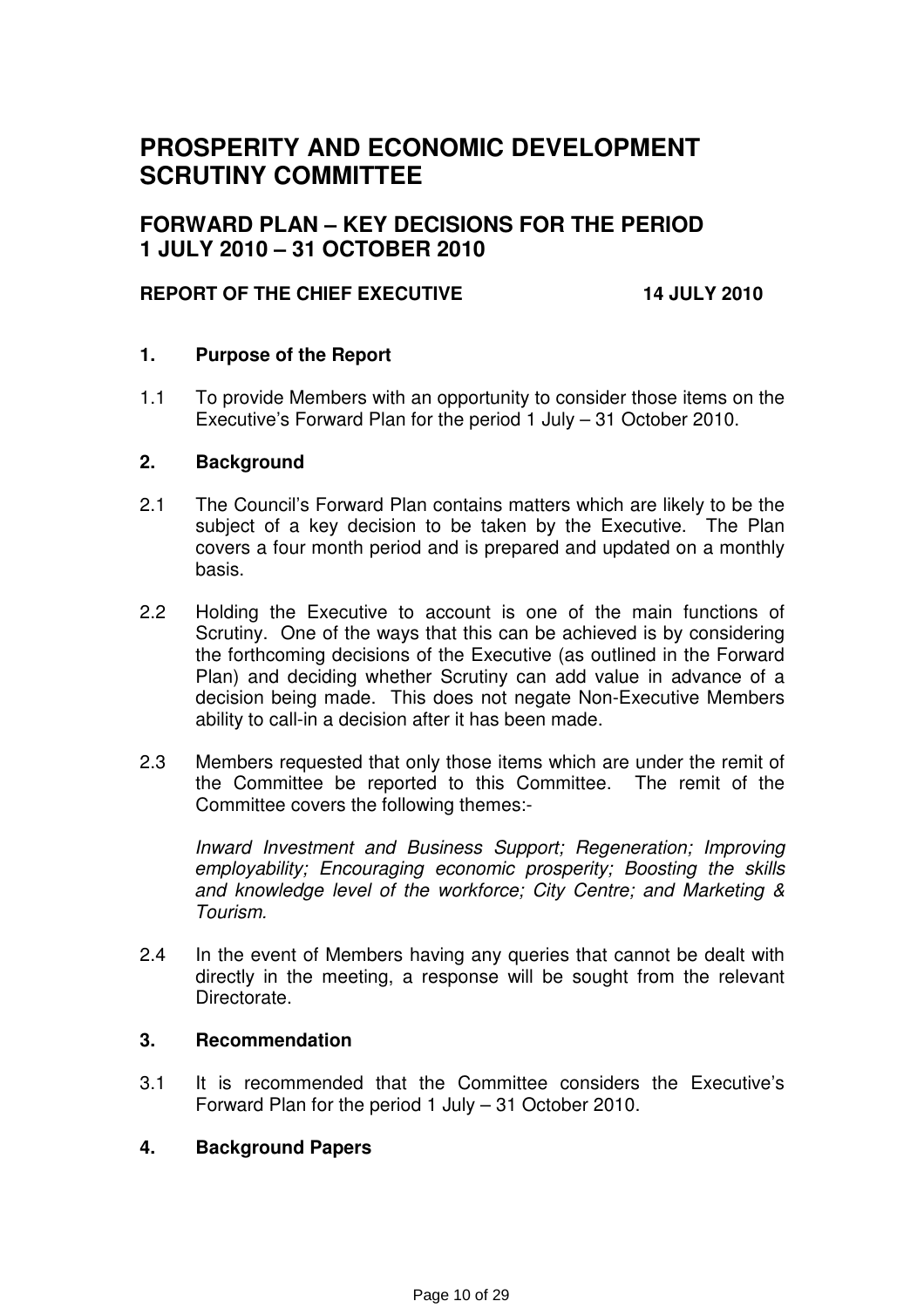4.1 There were no background papers used in preparation of this report.

\_\_\_\_\_\_\_\_\_\_\_\_\_\_\_\_\_\_\_\_\_\_\_\_\_\_\_\_\_\_\_\_\_\_\_\_\_\_\_\_\_\_\_\_\_\_\_\_\_\_\_\_\_\_\_\_\_\_\_\_\_\_

Contact Officer: Jim Diamond, Scrutiny Officer 0191 561 1396 james.diamond@sunderland.gov.uk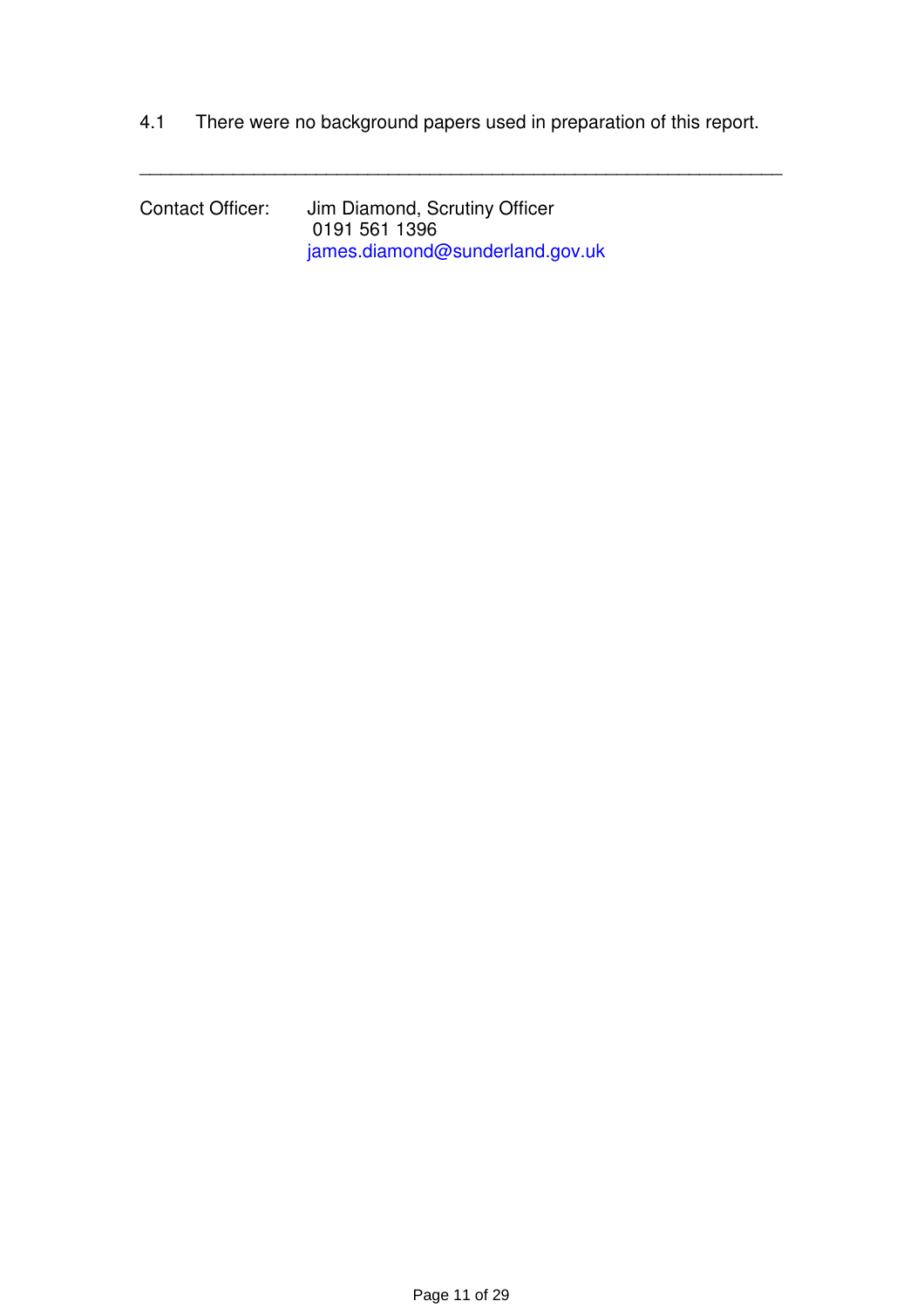**Forward Plan - Key Decisions for the period 01/Jul/2010 to 31/Oct/2010** 



**R.C. Rayner, Chief Solicitor, Sunderland City Council.** 

**14th June 2010**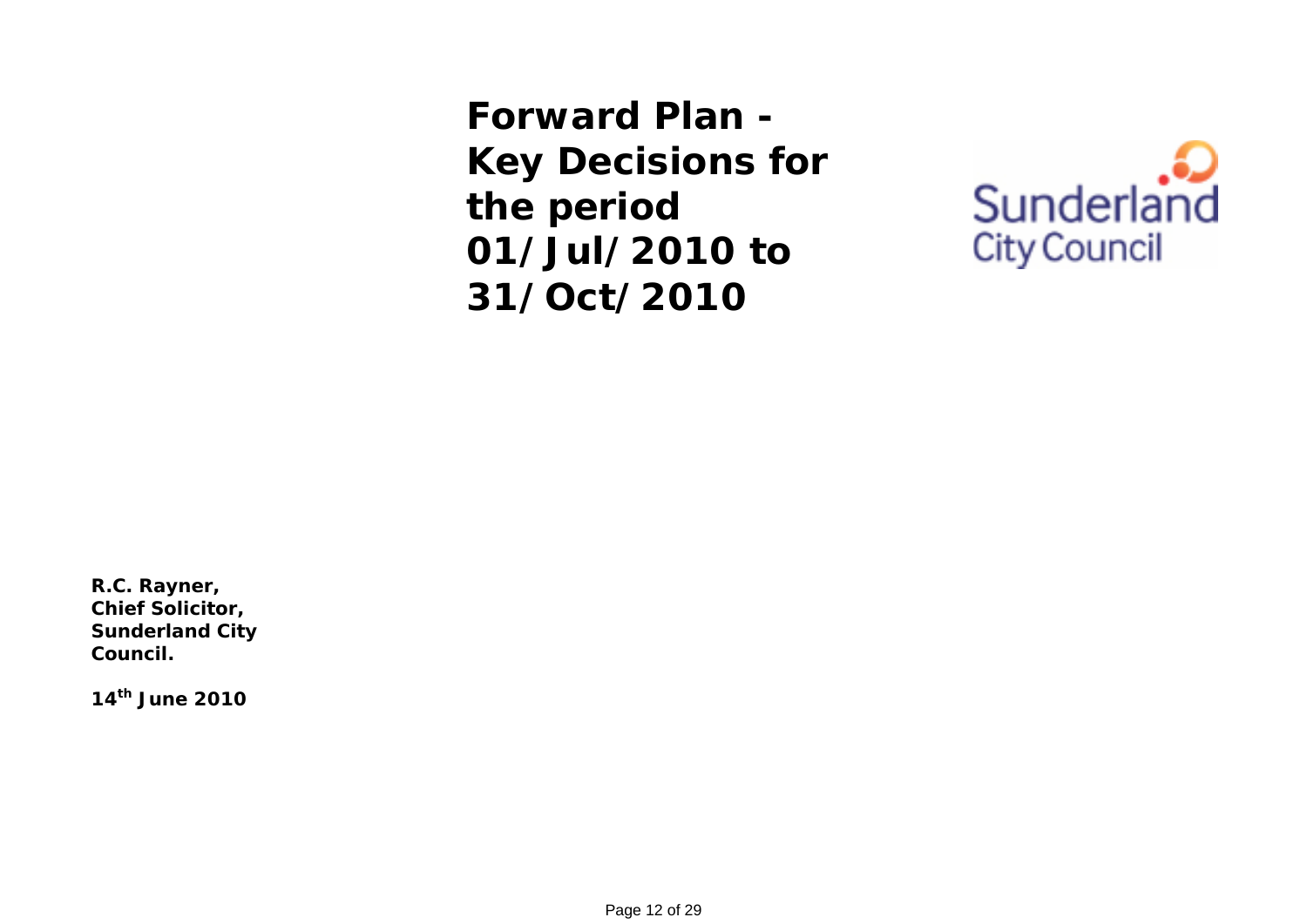| No. | <b>Description of</b><br><b>Decision</b>                                                                                                                                   | Taker   | <b>Decision Anticipated Principal</b><br>Date of<br><b>Decision</b> | <b>Consultees</b>                                                                                                                     | Means of<br>Consultation                                                                               | When and how<br>to make<br>representations<br>and appropriate<br><b>Scrutiny</b><br>Committee                                   | Documents to<br>be considered                                                        | Contact<br><b>Officer</b> | Tel No  |
|-----|----------------------------------------------------------------------------------------------------------------------------------------------------------------------------|---------|---------------------------------------------------------------------|---------------------------------------------------------------------------------------------------------------------------------------|--------------------------------------------------------------------------------------------------------|---------------------------------------------------------------------------------------------------------------------------------|--------------------------------------------------------------------------------------|---------------------------|---------|
|     | 01360 To agree the transfer Cabinet<br>of responsibility for<br>16-19 funding from<br>the Learning Skills<br>Council to the Local<br>Authority in April<br>2010            |         | 21/Jul/2010 LA in sub                                               | regional group,<br>$14 - 19$<br>Partnership                                                                                           | Meetings and<br>distribution of<br>draft reports for<br>comment                                        | To the contact<br>officer by 21 May<br>2010 - Children,<br>Young People and<br>Learning                                         | ASCL Act,<br>November 2009, Brown<br><b>REACT Briefing</b><br>notes                  | Lynda                     | 5611410 |
|     | 01402 To adopt the<br>Household<br>Alterations and<br><b>Extensions Document</b><br>as Supplementary<br>Planning Document.                                                 | Cabinet | 21/Jul/2010                                                         | General Public,<br>internal<br><b>stakeholders</b><br>(planning<br>policy,<br>development<br>control) and<br>external<br>stakeholders | Letters and<br>memos sent to<br>statutory and<br>non-statutory<br>consultees.<br>Public<br>exhibition. | To contact officer<br>by end of June -<br>Environment and<br><b>Attractive City</b><br>Scrutiny<br>Committee -                  | Household<br>alterations and<br>extensions<br>supplementary<br>planning<br>document. | Allan Jones 5612545       |         |
|     | 01393 To consider the<br>recommendations of<br>the Environment and<br><b>Attractive City</b><br><b>Scrutiny Committee</b><br>following a review of<br>allotment provision. | Cabinet | 21/Jul/2010                                                         | Council<br>Officers,<br>Allotment<br>Holders and<br>Associations                                                                      | Evidence at<br>Allotment<br>Provision<br><b>Working Group</b>                                          | Via the Contact<br>Officer by 21 June minutes<br>$2010 -$<br>Environment and<br><b>Attractive City</b><br>Scrutiny<br>Committee | <b>Working Group</b>                                                                 | Jim<br>Diamond            | 5611396 |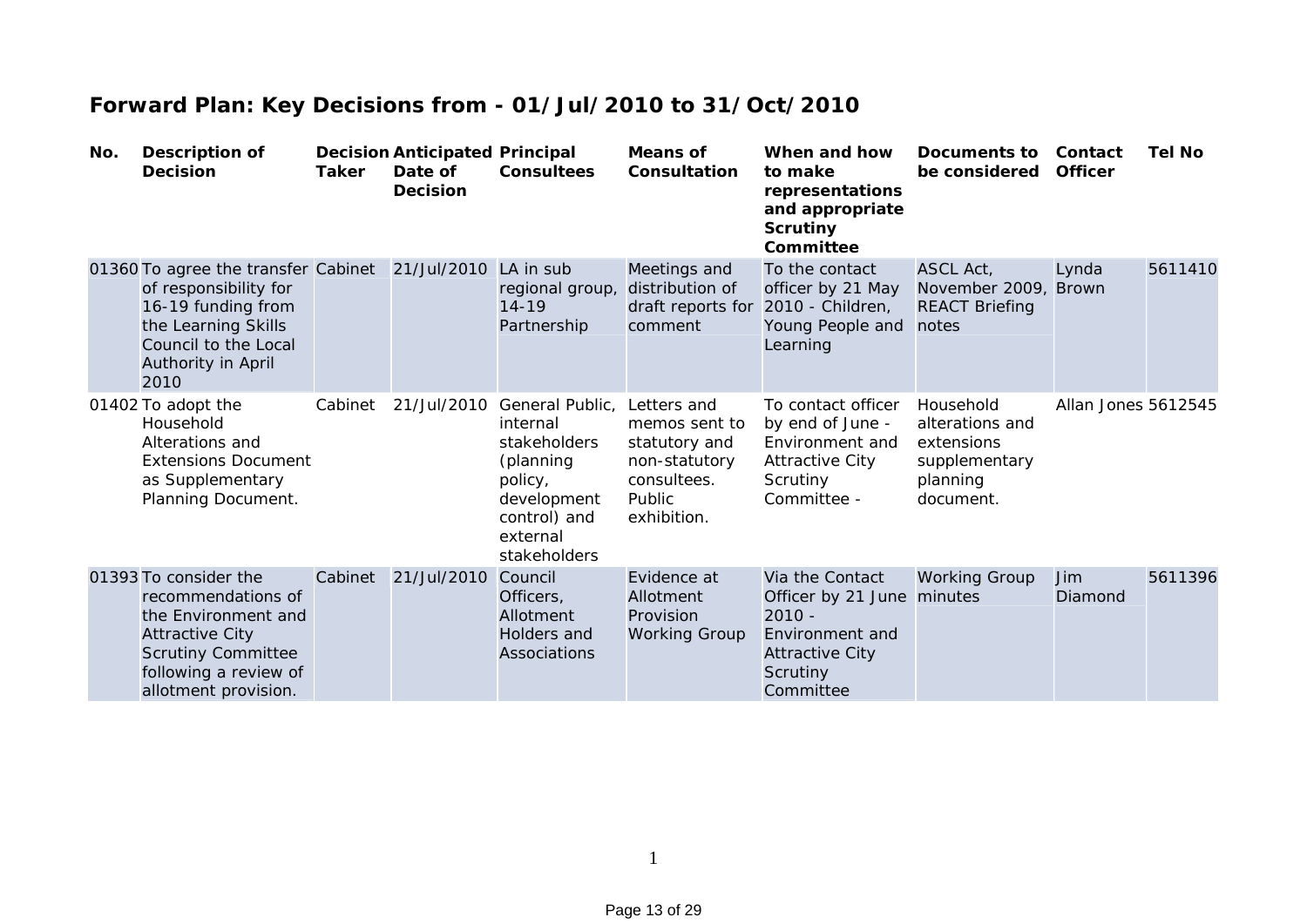| No. | <b>Description of</b><br><b>Decision</b>                                                                                            | Taker   | <b>Decision Anticipated Principal</b><br>Date of<br><b>Decision</b> | <b>Consultees</b>                                                                                                                                  | <b>Means of</b><br>Consultation                     | When and how<br>to make<br>representations<br>and appropriate<br><b>Scrutiny</b><br>Committee                          | Documents to<br>be considered                | Contact<br><b>Officer</b>    | <b>Tel No</b> |
|-----|-------------------------------------------------------------------------------------------------------------------------------------|---------|---------------------------------------------------------------------|----------------------------------------------------------------------------------------------------------------------------------------------------|-----------------------------------------------------|------------------------------------------------------------------------------------------------------------------------|----------------------------------------------|------------------------------|---------------|
|     | 01401 To recommend<br>Council to adopt the<br>2010-2011 Youth<br>Justice Plan, prior to<br>submission to the<br>Youth Justice Board | Cabinet | 21/Jul/2010 Youth                                                   | Offending<br>Service Board                                                                                                                         | Meetings of the<br>Youth Offending<br>Service Board | To the contact<br>officer by end of<br>June 2010 -<br>Children, Young<br>People and<br>Learning Scrutiny<br>Committee  | YJB Guidance,<br>Sunderland<br>Strategy, CIP | Kelly<br>Davison -<br>Pullan | 5663048       |
|     | 01403 Accessible Bus<br>Network Design<br>Project - Outcome of<br><b>Public Consultation</b><br>(March - June 2010)                 | Cabinet | 21/Jul/2010                                                         | Portfolio Holder Briefings;<br>for Attractive<br>and Inclusive<br>City; Nexus;<br>Chief Solicitor;<br>Director of<br>Financial<br><b>Resources</b> | Meetings; e-<br>mails                               | To contact officer<br>by end of June -<br>Environmental and<br><b>Attractive City</b><br>Scrutiny<br>Committee         | <b>Cabinet Report</b>                        | <b>Bob</b><br>Donaldson,     | 5611517       |
|     | 01415 To approve the<br>prioritisation and<br>spend of the<br>Highways<br>Maintenance<br>contingency funding<br>for 2010/11.        | Cabinet | 21/Jul/2010                                                         | for Attractive<br>and Inclusive<br>City; Gentoo                                                                                                    |                                                     | Portfolio Holder Report; Briefings To contact officer<br>by end of June -<br>Environment and<br><b>Attractive City</b> | Report                                       | Graham<br>Carr               | 5611298       |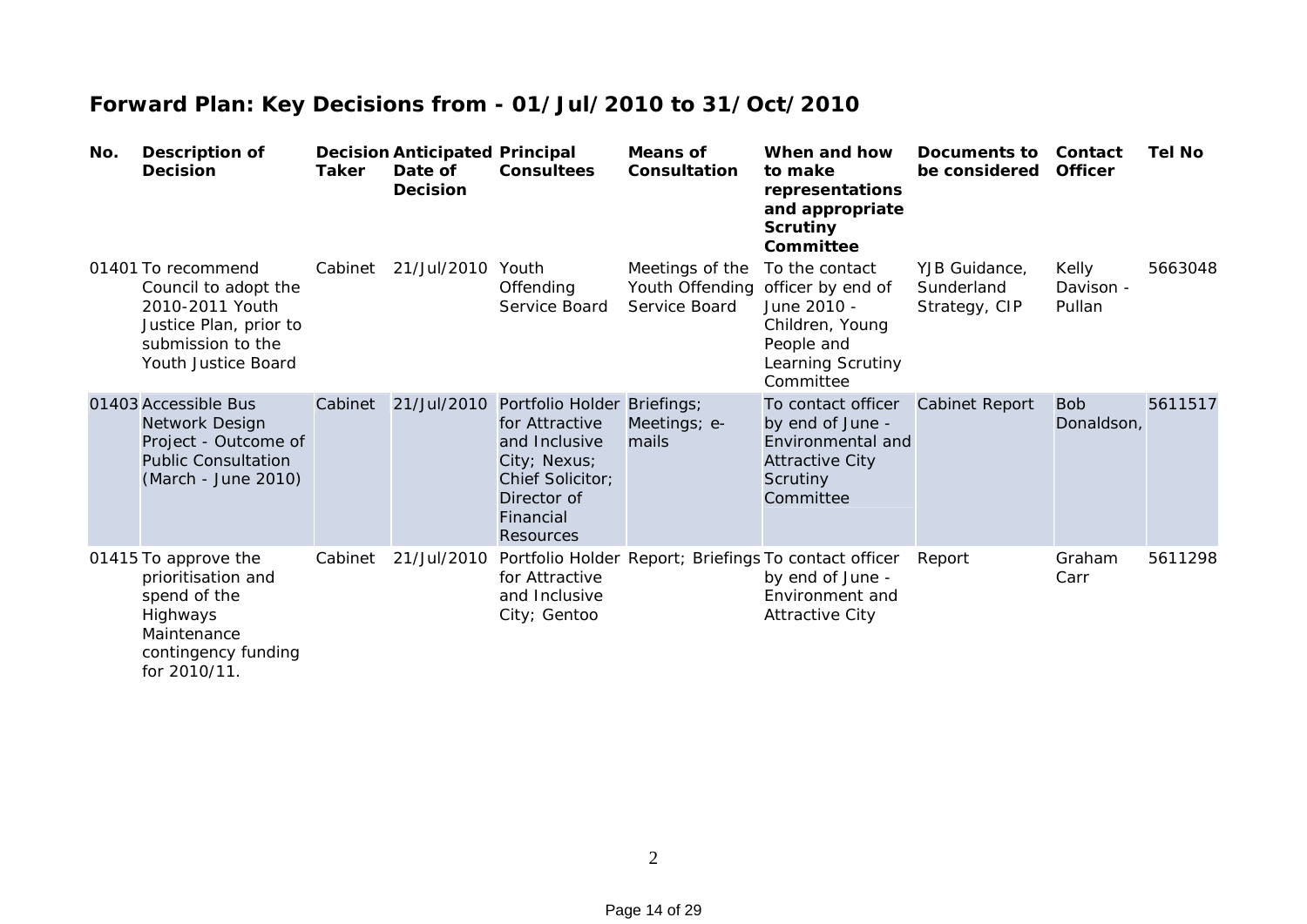| No. | <b>Description of</b><br><b>Decision</b>                                                                                                                                                              | <b>Taker</b> | <b>Decision Anticipated Principal</b><br>Date of<br><b>Decision</b> | <b>Consultees</b>                                                                                                                      | <b>Means of</b><br>Consultation                                                 | When and how<br>to make<br>representations<br>and appropriate<br><b>Scrutiny</b><br>Committee                                                         | Documents to<br>be considered                                                                                                                                   | Contact<br><b>Officer</b> | <b>Tel No</b> |
|-----|-------------------------------------------------------------------------------------------------------------------------------------------------------------------------------------------------------|--------------|---------------------------------------------------------------------|----------------------------------------------------------------------------------------------------------------------------------------|---------------------------------------------------------------------------------|-------------------------------------------------------------------------------------------------------------------------------------------------------|-----------------------------------------------------------------------------------------------------------------------------------------------------------------|---------------------------|---------------|
|     | 01090 To approve<br>submission document<br>& sustainability<br>appraisal for<br>development in the<br><b>Hetton Downs area</b><br>to form part of the<br>Council's Local<br>Development<br>Framework. | Cabinet      |                                                                     | 21/Jul/2010 Local residents, Meetings,<br>stakeholders,<br>service<br>providers,<br>community<br>reference<br>group,<br><b>Members</b> | briefings,<br>letters, email,<br>public<br>exhibition,<br>sunderland.gov<br>.uk | Via contact officer Cabinet report,<br>by the end of June report on<br>$2010 -$<br>Environment and<br><b>Attractive City</b><br>Scrutiny<br>Committee | preferred option<br>consultation<br>responses,<br>submission<br>document for<br><b>Hetton Downs</b><br>Area Action Plan,<br>formal<br>sustainability<br>report. | <b>Keith</b><br>Lowes     | 5611564       |
|     | 01379 To approve a capital Cabinet 21/Jul/2010 Portfolio holder correspondence<br>equipment grant to<br>Company B to<br>support economic<br>development and job<br>creation                           |              |                                                                     |                                                                                                                                        |                                                                                 | To contact officer<br>by end of June -<br>Prosperity and<br>Economic<br>Development<br>Scrutiny<br>Committee                                          | Cabinet Report                                                                                                                                                  | Janet<br>Snaith           | 5611166       |
|     | 01343 To approve the draft Cabinet<br>Sunderland City<br><b>Council Community</b><br><b>Asset Policy</b>                                                                                              |              | 21/Jul/2010                                                         | Corporate<br>Capital<br>Strategy<br>Group; Portfolio<br><b>Holder</b>                                                                  | <b>Meetings</b>                                                                 | Via the Contact<br>Officer by 21 June<br>$2010 -$<br>Management<br>Scrutiny<br>Committee                                                              | Report; Policy<br>Document                                                                                                                                      | Julie Gray 5617574        |               |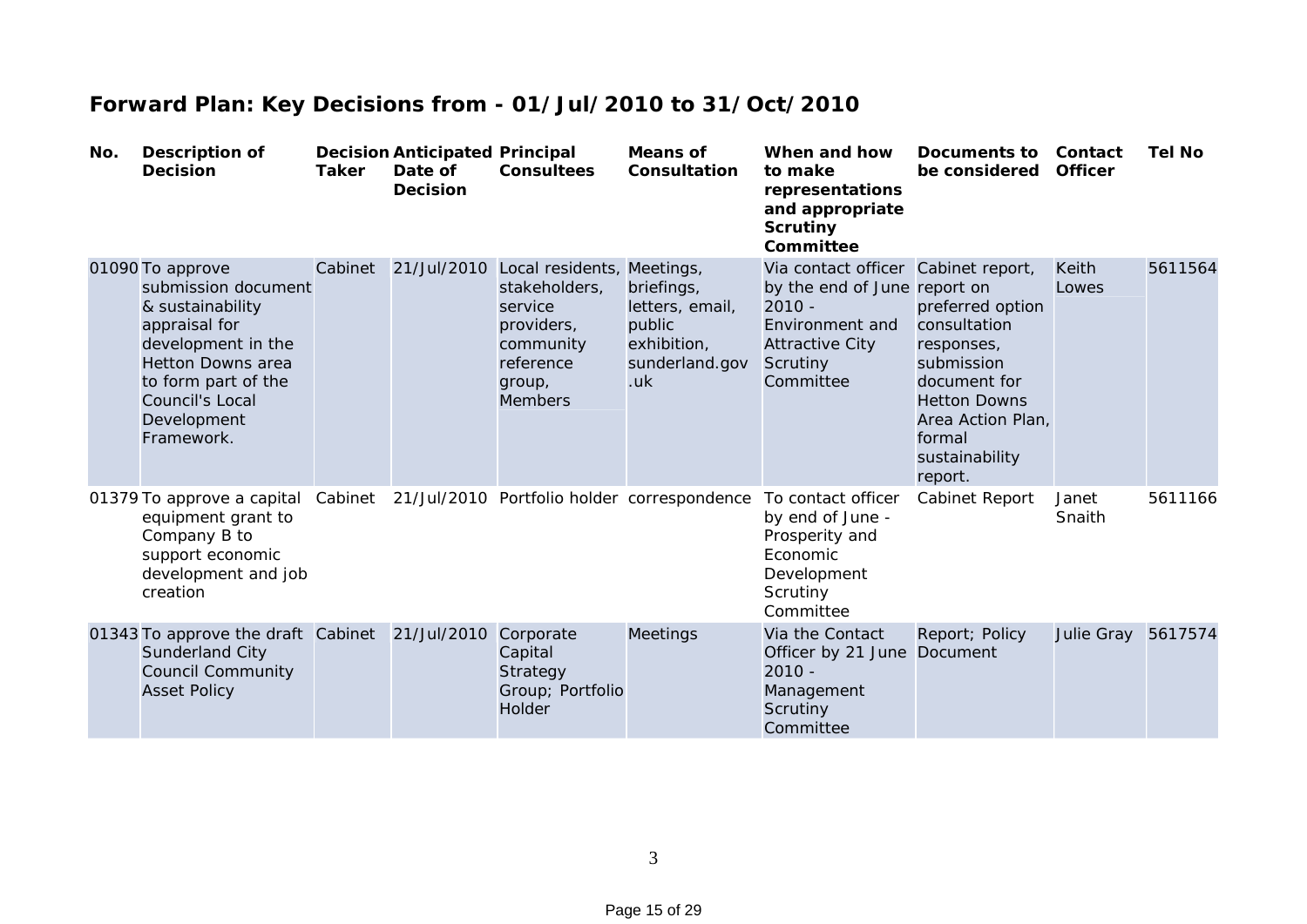| No. | <b>Description of</b><br><b>Decision</b>                                                                                                                                                                                                 | <b>Taker</b> | <b>Decision Anticipated Principal</b><br>Date of<br><b>Decision</b> | <b>Consultees</b>                                                                              | <b>Means of</b><br>Consultation                                                 | When and how<br>to make<br>representations<br>and appropriate<br><b>Scrutiny</b><br>Committee                                   | Documents to<br>be considered                                     | Contact<br><b>Officer</b> | <b>Tel No</b> |
|-----|------------------------------------------------------------------------------------------------------------------------------------------------------------------------------------------------------------------------------------------|--------------|---------------------------------------------------------------------|------------------------------------------------------------------------------------------------|---------------------------------------------------------------------------------|---------------------------------------------------------------------------------------------------------------------------------|-------------------------------------------------------------------|---------------------------|---------------|
|     | 01391 To consider the<br>recommendations of<br>the Community and<br>Safer City Scrutiny<br>Committee following<br>a review of the action<br>being taken by the<br>Safer Sunderland<br>Partnership to tackle<br>Anti Social<br>Behaviour. | Cabinet      |                                                                     | 21/Jul/2010 Council Officers Evidence at<br>and LSP<br>Partners                                | Scrutiny<br>Meetings                                                            | Via the Contact<br>Officer by 21 June Committee<br>2010 - Community minutes<br>and Safer City<br>Scrutiny<br>Committee          | Scrutiny                                                          | Jim.<br>Diamond           | 5611396       |
|     | 01392 To consider the<br>recommendations of<br>the Environment and<br><b>Attractive City</b><br><b>Scrutiny Committee</b><br>following a review<br>into the introduction<br>of 20 mph zones in<br>the City.                              | Cabinet      | 21/Jul/2010                                                         | Council<br>Officers, Police, Scrutiny<br>Northumbria<br>Road Safety<br>local authorities Group | Evidence at<br>Meetings and<br>findings of<br>Initiative, other Traffic Working | Via the Contact<br>Officer by 21 June minutes<br>$2010 -$<br>Environment and<br><b>Attractive City</b><br>Scrutiny<br>Committee | <b>Working Group</b>                                              | Jim<br>Diamond            | 5611396       |
|     | 01427 To approve the<br>Partnership proposal<br>between Sunderland<br>City Council and<br><b>SAFC Foundation</b>                                                                                                                         | Cabinet      | 21/Jul/2010                                                         | <b>SAFC</b><br>Foundation,<br>SCC Legal and<br>Financial<br><b>Services</b>                    | Meetings                                                                        | To the contact<br>officer by 7 July<br>2010Children,<br>Young People and<br>Learning Scrutiny<br>Committee                      | Cabinet report of Sandra<br>March 2010,<br>Partnership<br>Toolkit | Mitchell                  | 5611432       |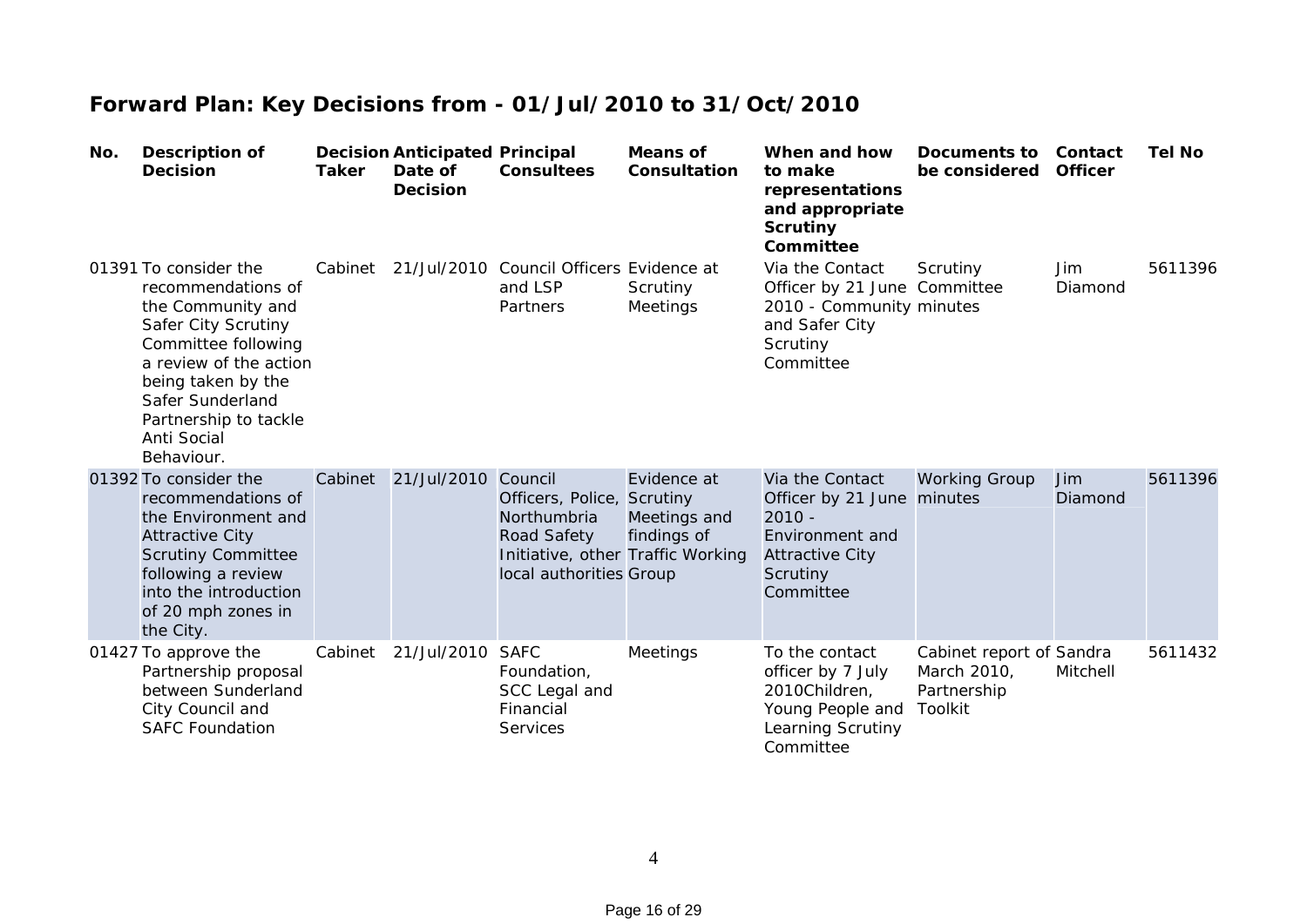| No. | <b>Description of</b><br><b>Decision</b>                                                                                                                                                                                                                                                            | <b>Taker</b> | <b>Decision Anticipated Principal</b><br>Date of<br><b>Decision</b> | <b>Consultees</b>                                                                                                                                                                | <b>Means of</b><br>Consultation                  | When and how<br>to make<br>representations<br>and appropriate<br><b>Scrutiny</b><br>Committee         | Documents to<br>be considered | Contact<br><b>Officer</b> | <b>Tel No</b> |
|-----|-----------------------------------------------------------------------------------------------------------------------------------------------------------------------------------------------------------------------------------------------------------------------------------------------------|--------------|---------------------------------------------------------------------|----------------------------------------------------------------------------------------------------------------------------------------------------------------------------------|--------------------------------------------------|-------------------------------------------------------------------------------------------------------|-------------------------------|---------------------------|---------------|
|     | 01418 To approve the<br>Sustainable Modes of<br><b>Transport Strategy</b><br>(SMOTS) for travel to<br>schools.                                                                                                                                                                                      | Cabinet      | 21/Jul/2010 Portfolio                                               | Holders;<br>Children's<br>Services;<br>Nexus; Scrutiny<br>Committee                                                                                                              | Workshops;<br>Briefings; Report by end of June - | To contact officer<br>Attractive and<br>Inclusive Children,<br>Young People and<br>Learning           | Report                        | Andrew<br>Jackman         | 5611569       |
|     | 01412 To approve the<br>procurement of<br>specialist vehicles to<br>be used in the waste<br>and cleaning service.                                                                                                                                                                                   | Cabinet      | 21/Jul/2010                                                         | Corporate<br>Procurement:<br>Director of<br>Financial<br>Services; Chief<br>Solicitor:<br>Member with<br>Portfolio for<br>Attractive and<br><b>Inclusive City</b>                |                                                  | Report; Briefings To contact officer<br>by end of June -<br>Environment and<br><b>Attractive City</b> | Report                        | Les Clark                 | 5614540       |
|     | 01421 To agree the<br>Economic Masterplan<br>and governance<br>arrangements to<br>deliver it and to<br>recommend it to<br>Council for adoption<br>as the Economic<br><b>Prosperity Chapter</b><br>for the Sunderland<br>Strategy, replacing<br>the current version of<br>the Prosperity<br>Chapter. | Cabinet      | 21/Jul/2010                                                         | Cabinet,<br>Prosperity and<br>Economic<br>Development<br>Scrutiny<br>Committee,<br>Partners on the<br>Economic<br>Masterplan<br>Steering Group,<br>the Sunderland<br>Partnership | Meetings and<br>emails                           | Via the Contact<br>Officer by 20 June Masterplan<br>$2010 -$<br>Management<br>Scrutiny<br>Committee   | <b>Draft Economic</b>         | Vince<br>Taylor           | 5611114       |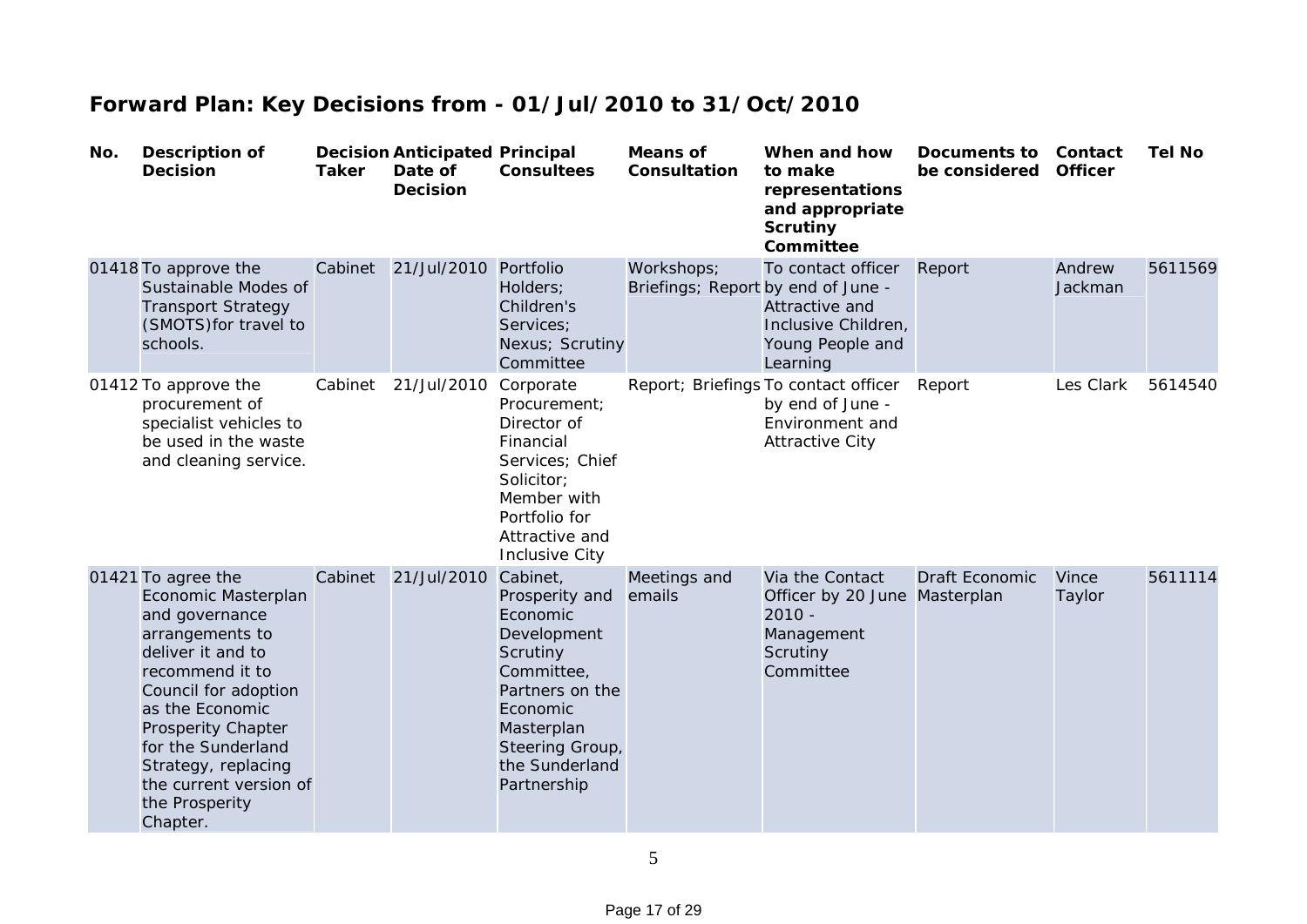| No. | <b>Description of</b><br><b>Decision</b>                                                                                                              | Taker   | <b>Decision Anticipated Principal</b><br>Date of<br><b>Decision</b> | <b>Consultees</b>                                                                                     | Means of<br>Consultation                                                               | When and how<br>to make<br>representations<br>and appropriate<br><b>Scrutiny</b><br>Committee                        | Documents to<br>be considered                                                                                   | Contact<br><b>Officer</b> | <b>Tel No</b> |
|-----|-------------------------------------------------------------------------------------------------------------------------------------------------------|---------|---------------------------------------------------------------------|-------------------------------------------------------------------------------------------------------|----------------------------------------------------------------------------------------|----------------------------------------------------------------------------------------------------------------------|-----------------------------------------------------------------------------------------------------------------|---------------------------|---------------|
|     | 01426 To agree Moving<br>from Contracting to<br>Personalised Budgets<br>(Day Care Services -<br>OP)                                                   | Cabinet |                                                                     | Users and<br>Carer Groups,<br>Portfolio<br>Holder, Adult<br>Services Staff,<br><b>Health Partners</b> | 08/Sep/2010 Cabinet Service Briefings and/or<br>meetings with<br>interested<br>parties | Via the Contact<br>Officer by 20<br>August 2010 -<br>Health & Wellbeing<br>Scrutiny<br>Committee                     | Report                                                                                                          | John Fisher 5661876       |               |
|     | 01431 To consider and<br>approve the draft<br>Seaburn Masterplan<br>Supplementary<br><b>Planning Document</b><br>for the purposes of<br>consultation. | Cabinet |                                                                     | stakeholders<br>and statutory<br>consultees                                                           | 08/Sep/2010 Local residents, Website, public<br>exhibitions and<br>letters.            | Environment and<br><b>Attractive City</b><br><b>Scrutiny</b><br>Committee.<br>Planning and<br>Highways<br>Committee. | Draft Seaburn<br>Masterplan<br>report and draft<br>sustainability<br>appraisal and<br>appropriate<br>assessment | <b>Ben Winter 5612549</b> |               |
|     | 01433 To approve the<br><b>Enforcement Policy</b>                                                                                                     | Cabinet | 08/Sep/2010 Cabinet,                                                | Service Users,<br>Ward Members<br>and Portfolio<br>holders                                            | Briefings /<br>meetings                                                                | To contact Officer<br>by 20 August 2010<br>- Sustainable<br>Communities<br>Scrutiny<br>committee                     | Report                                                                                                          | Alan<br>Caddick           | 5662690       |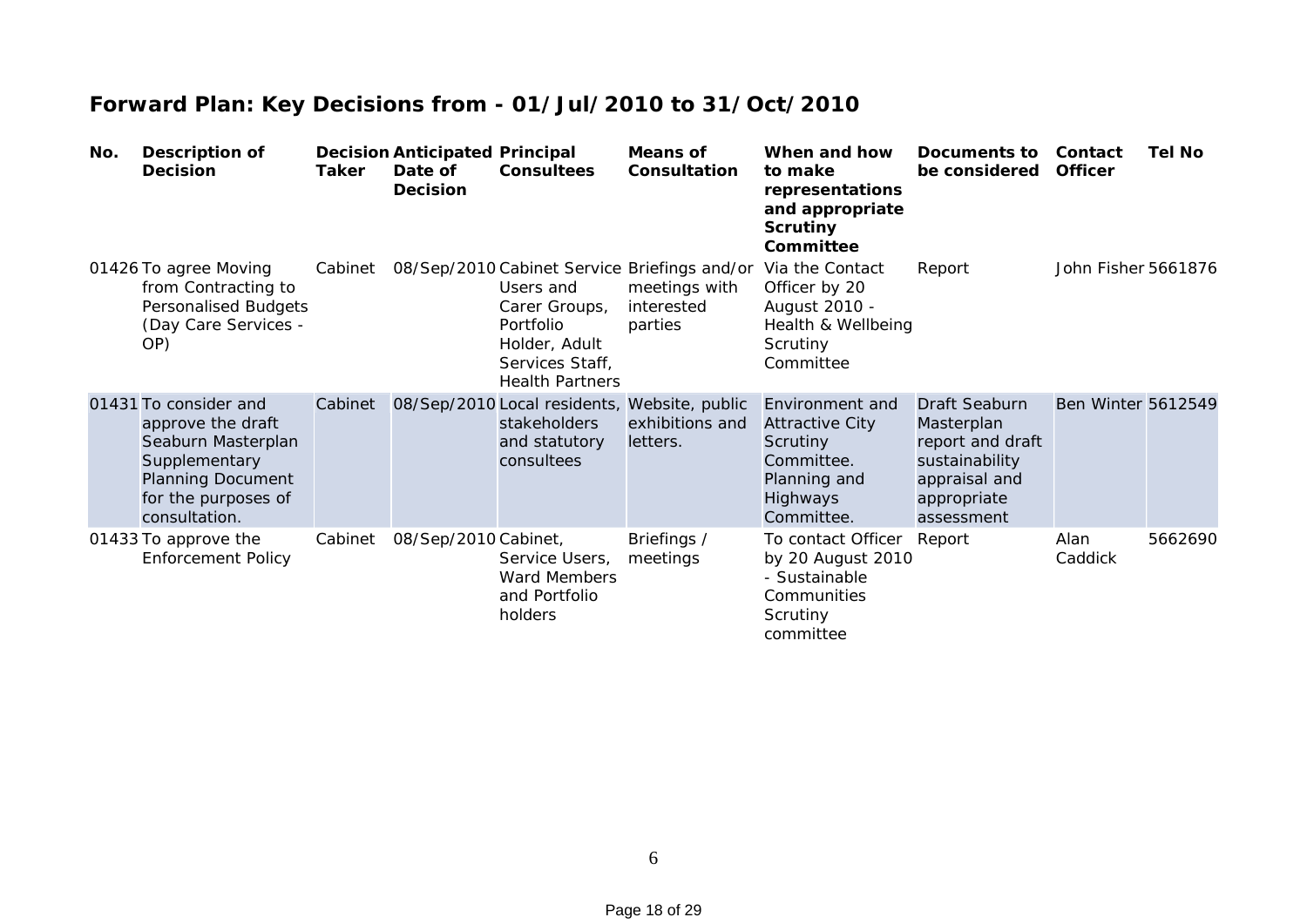| No. | <b>Description of</b><br><b>Decision</b>                                                                        | Taker   | <b>Decision Anticipated Principal</b><br>Date of<br><b>Decision</b> | <b>Consultees</b>                                                                                     | <b>Means of</b><br>Consultation                                                        | When and how<br>to make<br>representations<br>and appropriate<br><b>Scrutiny</b><br>Committee            | Documents to<br>be considered | Contact<br><b>Officer</b> | <b>Tel No</b> |
|-----|-----------------------------------------------------------------------------------------------------------------|---------|---------------------------------------------------------------------|-------------------------------------------------------------------------------------------------------|----------------------------------------------------------------------------------------|----------------------------------------------------------------------------------------------------------|-------------------------------|---------------------------|---------------|
|     | 01425 To agree Advice<br><b>Services Contracts</b>                                                              | Cabinet |                                                                     | Users and<br>Carer Groups,<br>Portfolio<br>Holder, Adult<br>Services Staff,<br><b>Health Partners</b> | 08/Sep/2010 Cabinet Service Briefings and/or<br>meetings with<br>interested<br>parties | Via the Contact<br>Officer by 20<br>August 2010 -<br>Health & Wellbeing<br>Scrutiny<br>Committee         | Report                        | Graham<br>King            | 5661894       |
|     | 01423 To agree<br>Neighbourhood<br><b>Renewal Block</b><br>Improvements in<br><b>Hetton Downs</b>               | Cabinet | 08/Sep/2010 Housing                                                 | Portfolio<br>Holder, Ward<br>Members,<br>Residents and<br>Owners of<br>Property                       | Briefings and/or<br>meetings with<br>interested<br>parties                             | Via the Contact<br>Officer by 20<br>August 2010 -<br>Sustainable<br>Scrutiny<br>Committee                | Report                        | Alan<br>Caddick           | 5662690       |
|     | 01424 To agree the Review Cabinet<br>of the Sunderland<br>Private Landlords Self<br><b>Accreditation Scheme</b> |         | 08/Sep/2010 Housing                                                 | Portfolio<br>Holder, Ward<br>Members,<br>Residents and<br>Owners of<br>property                       | Briefings and/or<br>meetings with<br>interested<br>parties                             | Via the Contact<br>Officer by 20<br>August 2010 -<br>Sustainable<br>Communities<br>Scrutiny<br>Committee | Report                        | Alan<br>Caddick           | 5662690       |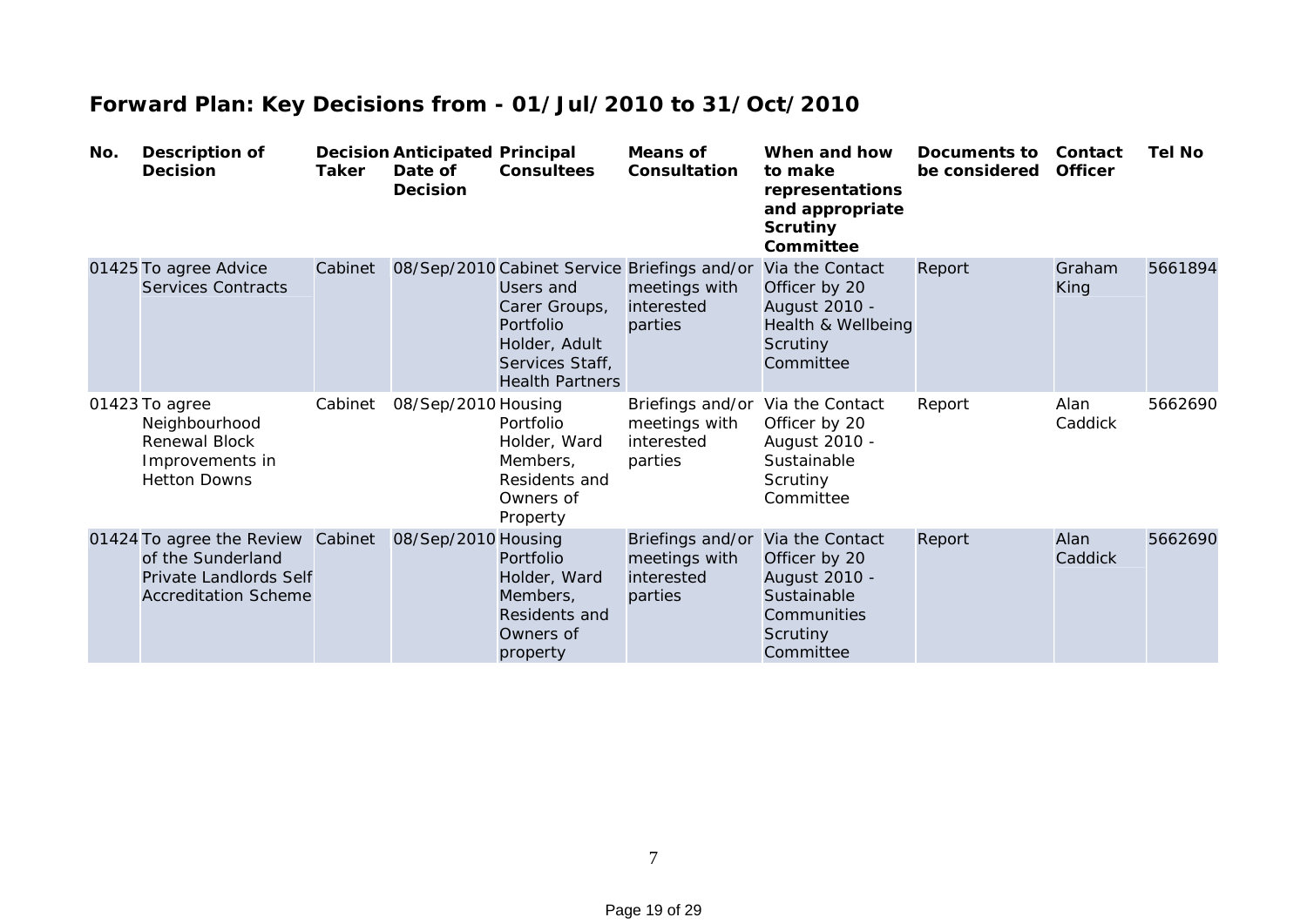| No. | <b>Description of</b><br><b>Decision</b>                                                                                                                                                    | Taker   | <b>Decision Anticipated Principal</b><br>Date of<br><b>Decision</b> | <b>Consultees</b>                                                                                                                    | <b>Means of</b><br>Consultation                                                            | When and how<br>to make<br>representations<br>and appropriate<br><b>Scrutiny</b><br>Committee                                         | Documents to<br>be considered                             | Contact<br><b>Officer</b> | <b>Tel No</b> |
|-----|---------------------------------------------------------------------------------------------------------------------------------------------------------------------------------------------|---------|---------------------------------------------------------------------|--------------------------------------------------------------------------------------------------------------------------------------|--------------------------------------------------------------------------------------------|---------------------------------------------------------------------------------------------------------------------------------------|-----------------------------------------------------------|---------------------------|---------------|
|     | 01428 To consider the<br>Review of Job<br>Linkage, including<br>the options for the<br>ongoing provision of<br>a Council-led<br>Employability<br>Service. To agree the<br>preferred option. | Cabinet |                                                                     | 06/Oct/2010 Council officers, Meetings,<br>LSP partners<br>and relevant<br>stakeholders,<br>delivery<br>providers,<br>service users. |                                                                                            | To contact officer<br>briefings, emails by 15 September<br>2010 - Prosperity<br>and Economic<br>Development<br>Scrutiny<br>Committee. | Cabinet report<br>and Review of<br>Job Linkage            | Karen<br>Alexander        | 5611339       |
|     | 01430 To formally endorse<br>the Wearmouth-<br><b>Jarrow World</b><br><b>Heritage Site</b><br>Nomination file prior<br>to presentation to<br>the Secretary of<br>State (DCMS)               | Cabinet |                                                                     | 06/Oct/2010 Portfolio Holder Report to<br>Safer City                                                                                 | Portfolio<br>Holder/EMT                                                                    | Through<br>submission of<br><b>Cabinet Report</b>                                                                                     | <b>Submission Draft Michael</b><br><b>Nomination File</b> | King                      | 5618474       |
|     | 01416 To consider any key<br>decisions arising<br>from the Revenue<br><b>Budget Second</b><br>Quarterly Review<br>2010/2011                                                                 | Cabinet |                                                                     | 06/Oct/2010 Directors and<br>third parties<br>affected by the<br>virement<br>proposals                                               | Report will be<br>made available<br>on the Intranet<br>and e-mailed to<br><b>Directors</b> | To Contact Officer<br>by the end of<br>September -<br>Management<br>Scrutiny<br>Committee                                             | None                                                      | Sonia<br>Tognarelli       | 5611851       |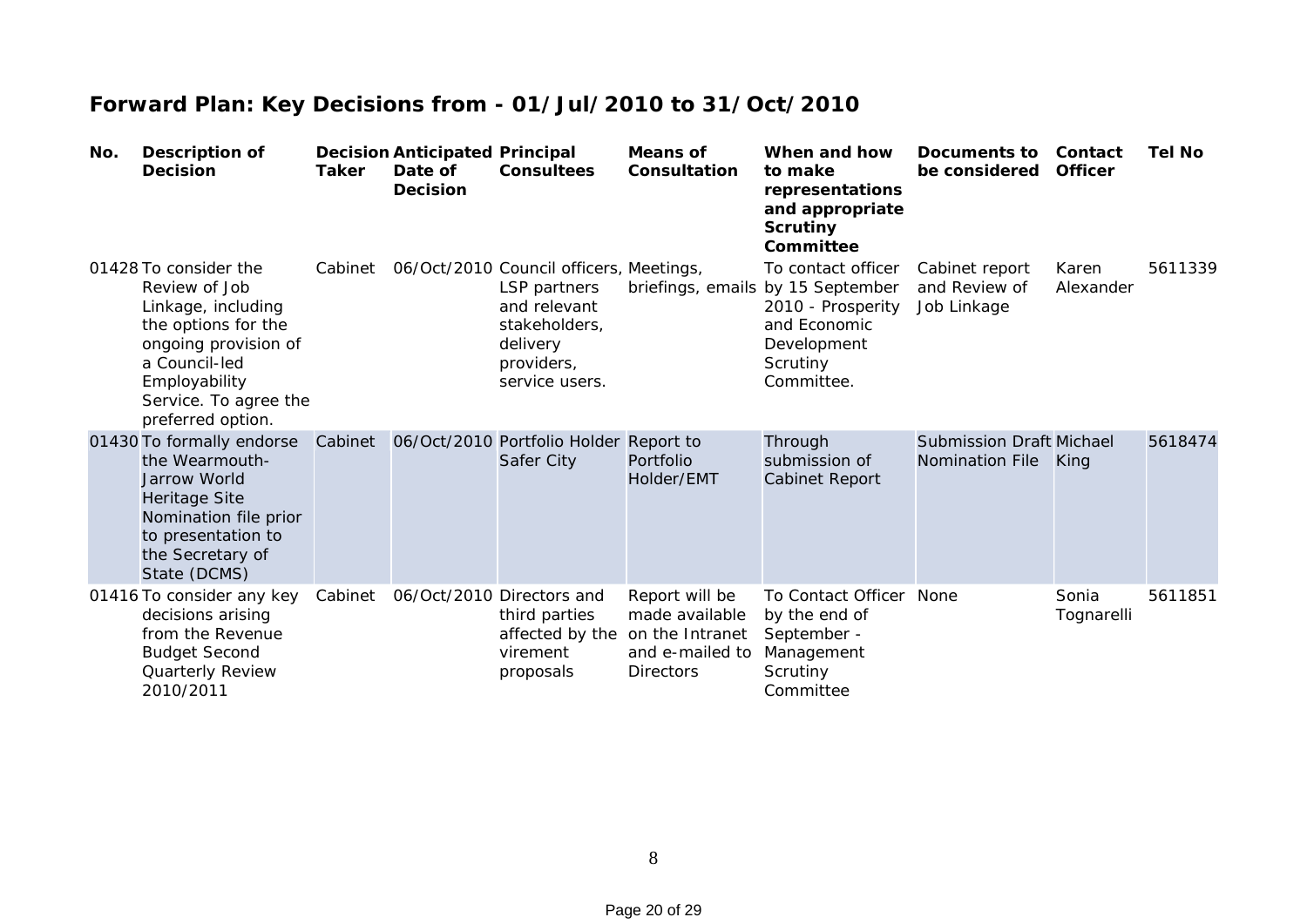| No. | <b>Description of</b><br><b>Decision</b>                                                                                                              | <b>Taker</b> | <b>Decision Anticipated Principal</b><br>Date of<br><b>Decision</b> | <b>Consultees</b>                                                                                                       | Means of<br>Consultation                                                                   | When and how<br>to make<br>representations<br>and appropriate<br><b>Scrutiny</b><br>Committee                | <b>Documents to</b><br>be considered | Contact<br><b>Officer</b> | <b>Tel No</b> |
|-----|-------------------------------------------------------------------------------------------------------------------------------------------------------|--------------|---------------------------------------------------------------------|-------------------------------------------------------------------------------------------------------------------------|--------------------------------------------------------------------------------------------|--------------------------------------------------------------------------------------------------------------|--------------------------------------|---------------------------|---------------|
|     | 01396 To agree the Re-<br>procurement of<br><b>Home Care Services</b>                                                                                 | Cabinet      | 06/Oct/2010 Cabinet,                                                | <b>Service Users</b><br>and Carer<br>Groups,<br>Portfolio<br>Holder, Adult<br>Services Staff,<br><b>Health Partners</b> | Briefings and/or<br>meetings with<br>interested<br>parties                                 | Via the Contact<br>Officer by 20<br>September 2010 -<br>Health and<br><b>Wellbeing Scrutiny</b><br>Committee | Report                               | Graham<br>King            | 5661894       |
|     | 01400 To agree the Access<br>to Housing Project -<br><b>Allocations Policy</b>                                                                        | Cabinet      | 06/Oct/2010 Cabinet,                                                | Service Users<br>and Carer<br>Groups,<br>Portfolio<br>Holder, Adult<br>Services Staff<br>and Partners                   | Briefings and/or<br>meetings with<br>interested<br>parties                                 | Via the Contact<br>Officer by 21<br>September 2010 -<br>Sustainable<br>Communities<br>Scrutiny<br>Committee  | Report                               | Alan<br>Caddick           | 5662690       |
|     | 01417 To consider any key<br>decisions arising<br>from the Capital<br>Programme and<br>Treasury<br>Management Second<br>Quarterly Review<br>2010/2011 | Cabinet      |                                                                     | 06/Oct/2010 Directors and<br>third parties<br>affected by the<br>virement<br>proposals                                  | Report will be<br>made available<br>on the Intranet<br>and e-mailed to<br><b>Directors</b> | To Contact Officer<br>by the end of<br>September -<br>Management<br>Scrutiny<br>Committee                    | None                                 | Sonia<br>Tognarelli       | 5611851       |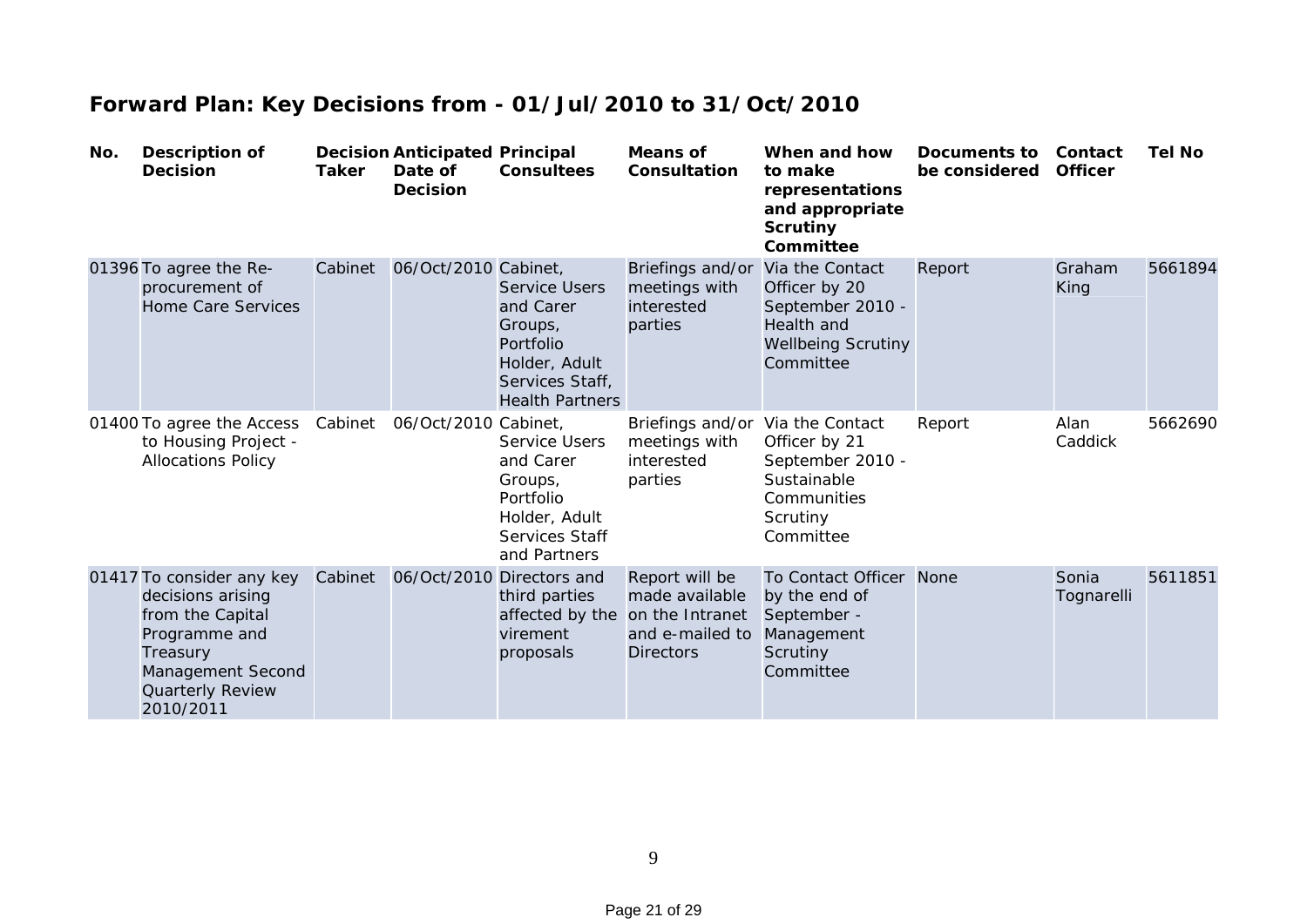**PROSPERITY AND ECONOMIC DEVELOPMENT SCRUTINY COMMITTEE** 

**14 JULY 2010** 

## **WORK PROGRAMME 2010-11**

### **REPORT OF THE CHIEF EXECUTIVE**

### **Strategic Priorities: SP3 – Prosperous City**

### **Corporate Priorities: CIO1: Delivering Customer Focused Services, CI04: Improving partnership working to deliver 'One City'.**

#### **1. Purpose of the report**

- 1.1 The report attaches, for Members' information, the current work programme for the Committee's work during the 2010-11 Council year.
- 1.2 The work of the Committee in delivering its work programme will support the Council in achieving its Strategic Priorities of a Prosperous City, support delivery of the related themes of the Local Area Agreement, and, through monitoring the performance of the Council's services, help the Council achieve its Corporate Improvement Objectives CIO1 (delivering customer focussed services) and C104 (improving partnership working to deliver 'One City').

### **2. Background**

**2.1** The work programme is a working document which the Committee can develop throughout the year. The work programme allows Members and officers to maintain an overview of work planned and undertaken during the Council year.

### **3. Current position**

3.1 The work programme reflects discussions that have taken place at the 8 June 2010 Scrutiny Committee meeting. The current work programme is attached as an appendix to this report.

### **4. Conclusion**

4.1 The work programme developed from the meeting will form a flexible mechanism for managing the work of the Committee in 2010-11.

#### **5 Recommendation**

5.1 That Members note the information contained in the work programme and consider the inclusion of proposals for the Committee into the work programme.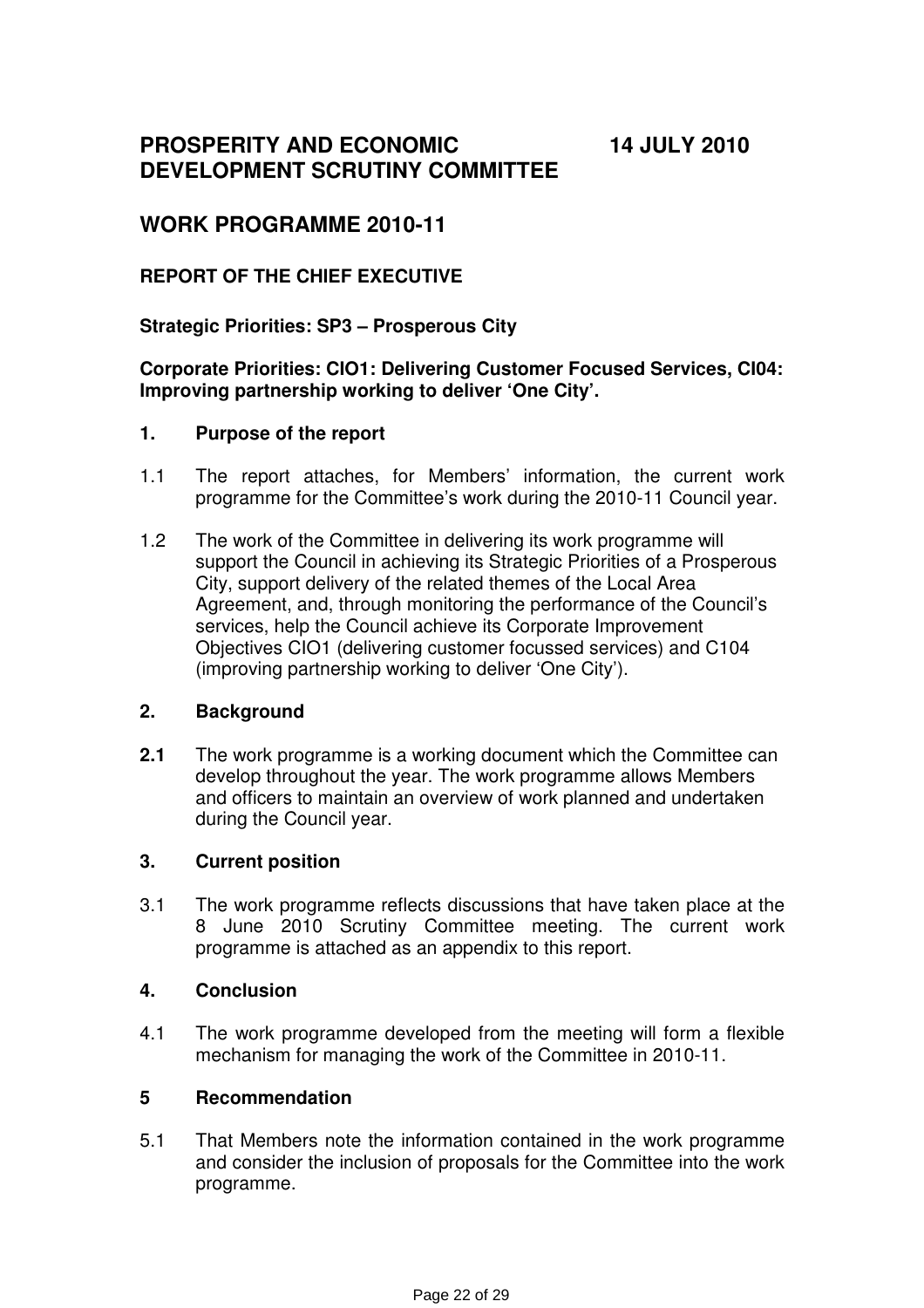| <b>Contact Officer:</b> | james diamond, Scrutiny Officer |                                                |
|-------------------------|---------------------------------|------------------------------------------------|
|                         |                                 | 0191 561 1396, james.diamond@sunderland.gov.uk |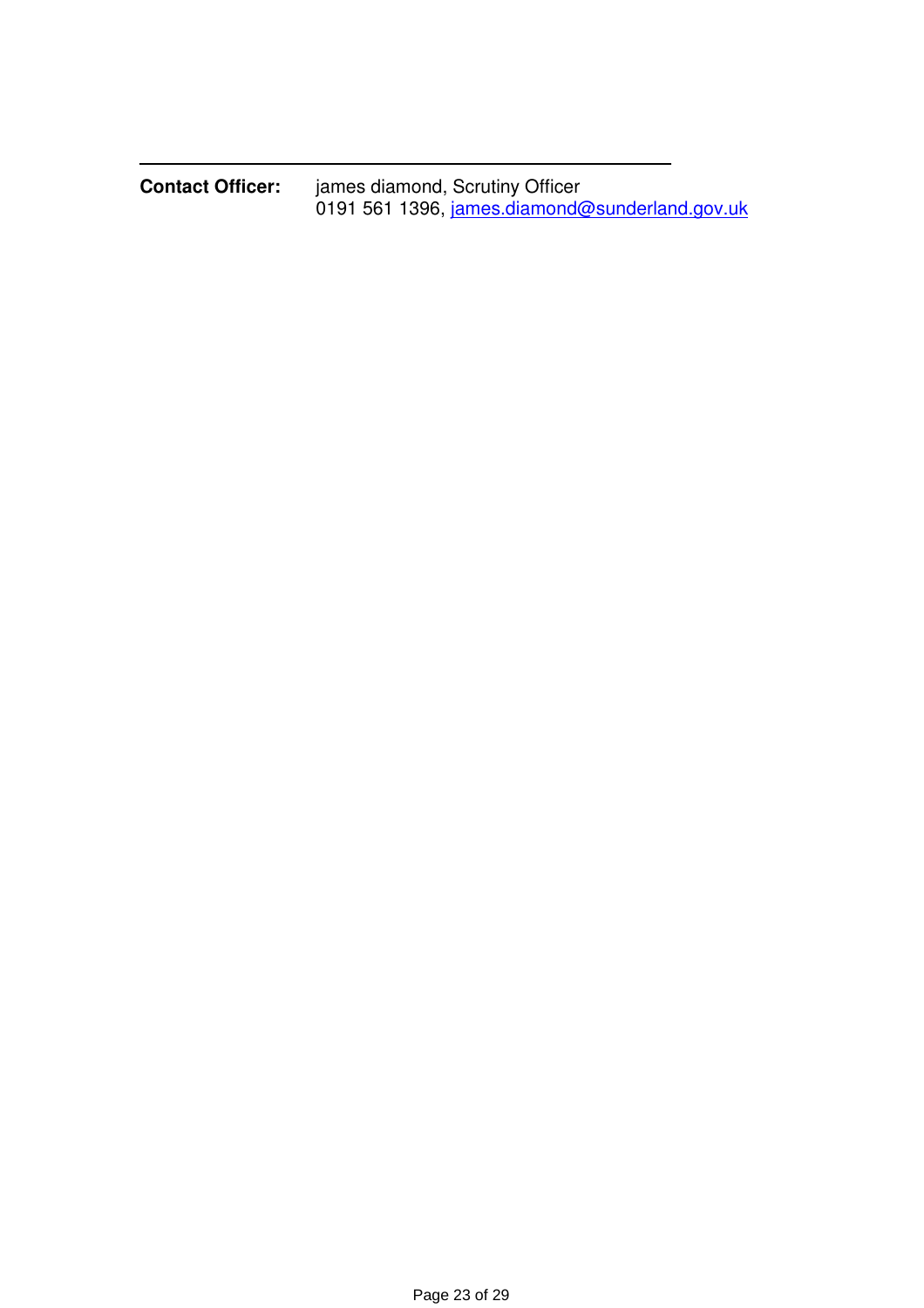#### **PROSPERITY AND ECONOMIC DEVELOPMENT SCRUTINY COMMITTEE WORK PROGRAMME 2010-11 Appendix 1**

|                                      | <b>JUNE</b>                                          | <b>JULY</b>                                 | <b>SEPTEMBER</b>                                                | <b>OCTOBER</b>                                                            | <b>NOVEMBER</b>                                    | <b>DECEMBER</b>                                    | <b>JANUARY</b>                                                         | <b>FEBRUARY</b>                                    | <b>MARCH</b>                       | <b>APRIL</b>                                                           |
|--------------------------------------|------------------------------------------------------|---------------------------------------------|-----------------------------------------------------------------|---------------------------------------------------------------------------|----------------------------------------------------|----------------------------------------------------|------------------------------------------------------------------------|----------------------------------------------------|------------------------------------|------------------------------------------------------------------------|
| <b>Policy</b><br>Review              | Proposals for policy<br>review (Scrutiny<br>Officer) | Scope of review<br>(Scrutiny Officer)       | Approach to review<br>(Scrutiny Officer)                        | Progress on<br><b>Review (Scrutiny</b><br>Officer)                        | Progress on<br><b>Review (Scrutiny</b><br>Officer) | Progress on<br><b>Review (Scrutiny</b><br>Officer) | Progress on<br><b>Review (Scrutiny</b><br>Officer)                     | Progress on<br><b>Review (Scrutiny</b><br>Officer) | Draft report<br>(Scrutiny Officer) | <b>Final Report</b>                                                    |
| <b>Scrutiny</b>                      |                                                      | Economic<br>(Vince<br>Masterplan<br>Taylor) | Port Business Plan<br>(Matthew Hunt Port<br>Director)           | North East<br>Chamber of<br>Commerce<br>(Andrew Sugden)<br>Sunderland Arc |                                                    |                                                    |                                                                        |                                                    |                                    | Annual Report<br>(Review Coord)                                        |
| <b>Scrutiny</b><br>(Performan<br>ce) |                                                      |                                             | Performance & VfM<br>Assessment<br>Progress on Policy<br>Review |                                                                           |                                                    |                                                    | Performance<br>Framework Q2<br>including Progress<br>on policy reviews |                                                    |                                    | Performance<br>Framework Q3<br>including progress<br>on policy reviews |
| Ref<br>Cabinet                       |                                                      |                                             |                                                                 |                                                                           |                                                    |                                                    |                                                                        |                                                    |                                    |                                                                        |

| Committee<br>business                                 | Work Programme<br>2010/11 (Review<br>Coord) | Work Programme<br>2010/11 (Review<br>Coord) | Work Programme<br>2010/11 (Review<br>Coord) | Work Programme<br>2010/11 (Review<br>Coord) | Work Programme<br>2010/11 (Review<br>Coord) | Work Programme<br>2010/11 (Review<br>Coord) | Work Programme<br>2010/11 (Review<br>Coord) | Work Programme<br>2010/11 (Review<br>Coord) | Work Programme<br>2010/11 (Review<br>Coord) | Work Programme<br>2010/11 (Review<br>Coord) |
|-------------------------------------------------------|---------------------------------------------|---------------------------------------------|---------------------------------------------|---------------------------------------------|---------------------------------------------|---------------------------------------------|---------------------------------------------|---------------------------------------------|---------------------------------------------|---------------------------------------------|
|                                                       | Forward Plan                                | Forward Plan                                | Forward Plan                                | Forward Plan                                | Forward Plan                                | Forward Plan                                | Forward Plan                                | Forward Plan                                | Forward Plan                                | Forward Plan                                |
| <b>CCFA/</b><br><b>Members</b><br>items/Petiti<br>ons |                                             |                                             |                                             |                                             |                                             |                                             |                                             |                                             |                                             |                                             |
| Information                                           |                                             |                                             |                                             |                                             |                                             |                                             |                                             |                                             |                                             |                                             |
|                                                       |                                             |                                             |                                             |                                             |                                             |                                             |                                             |                                             |                                             |                                             |

\$ASQacd587a6-e37a-43e4-8865-0fdaa48db884C:\WINDOWS\apsdoc\nettemp\616\\$ASQacd587a6-e37a-43e4-8865-0fdaa48db884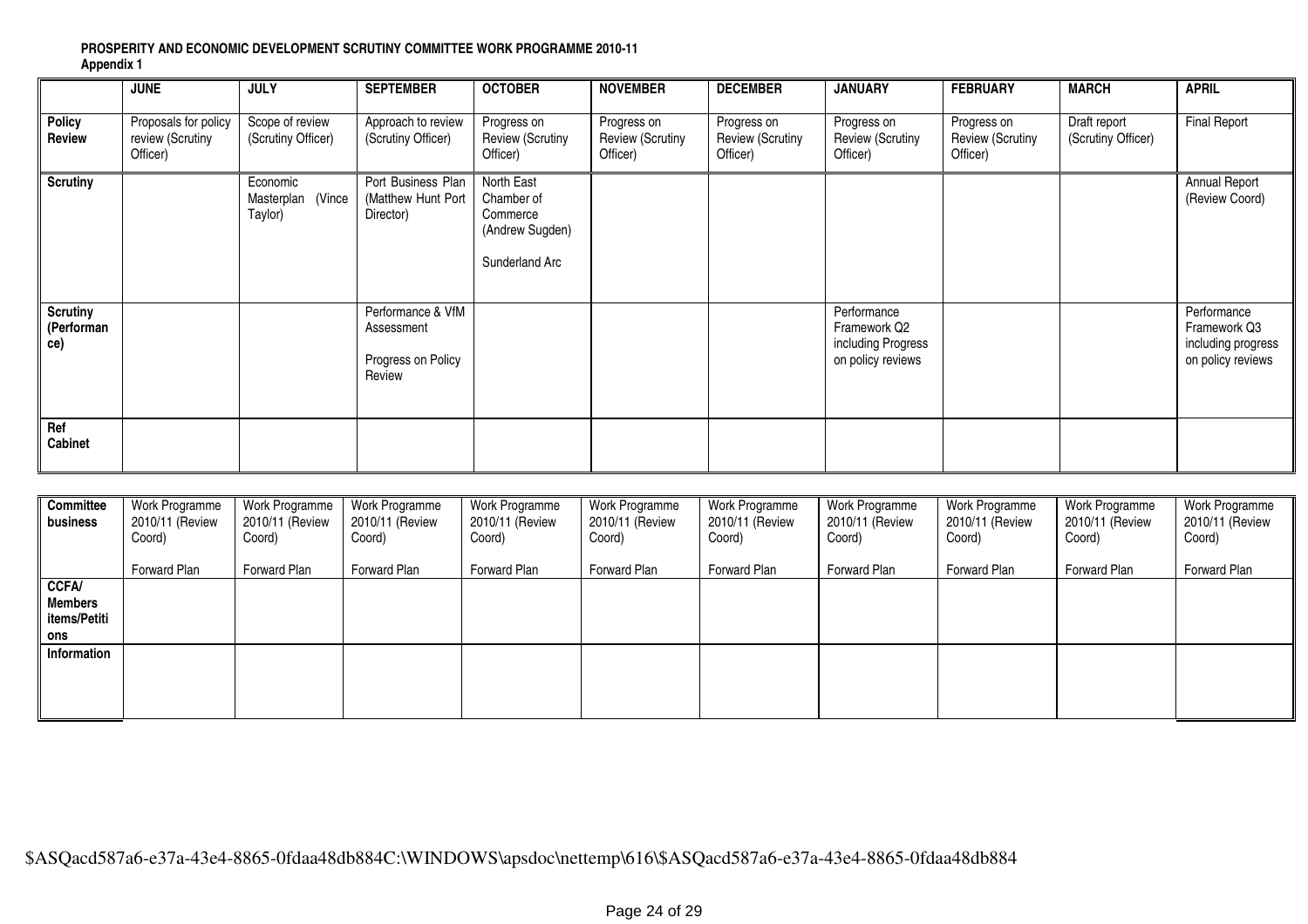# **PROSPERITY AND ECONOMIC DEVELOPMENT SCRUTINY COMMITTEE**

# **LOW CARBON ECONOMY - POLICY REVIEW 2010/11: DRAFT SCOPING REPORT**

### **REPORT OF THE CHIEF EXECUTIVE**

### **STRATEGIC PRIORITIES: SP: PROSPEROUS CITY**

#### **CORPORATE PRIORITIES: CIO1: Delivering Customer Focussed Services, C102: Being 'One Council', C103: Efficient and Effective Council, C104: Improving partnership working to deliver 'One City'**

### **1. Purpose of Report**

1.1 The purpose of this report is to put forward proposals and seek agreement from Members in relation to the forthcoming policy review into Low Carbon Economy.

### **2. Background**

- 2.1 The Annual Scrutiny Conference was held at the Marriott Hotel on  $20<sup>th</sup>$ May 2010. During the Scrutiny Café sessions a number of viable policy reviews were formulated for discussion by Members of the Committee. At the meeting on  $8<sup>th</sup>$  June 2010, following discussions regarding the Work Programme, the Committee agreed to focus on the theme of the Low Carbon Economy.
- 2.2 Members agreed that the study should focus on a number of key themes. The review will explore the definition the potential for further growth of these industries. It will examine the action so far taken to encourage low carbon industries in the city and involve business and residents. It will also look forward to help inform Council policy in the future..
- 2.3 On the 8 June 2010, the Committee also agreed to establish a Task and Finish Group to consider in detail a specific aspect of the review.
- 2.4 The low carbon economy is a central component of the Economic Masterplan. Main areas include car production, offshore wind and software (expand).

### **3. The Scrutiny Review Process**

3.1 Scrutiny reviews will carry out a number of stages in undertaking and completing a review. The stages broadly are: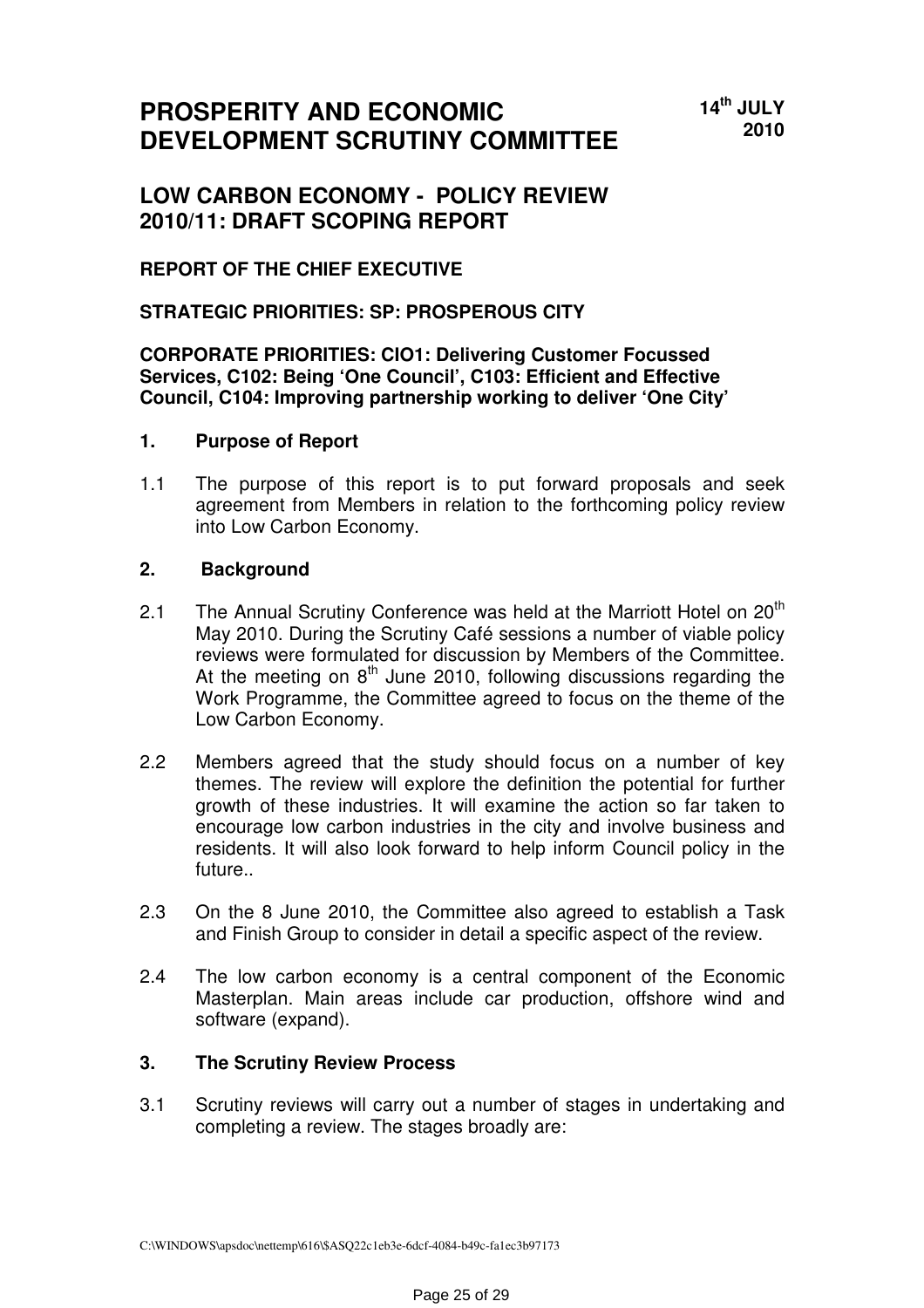**Stage 1 Scope** The initial stage of the review identifies the background, issues, potential outcomes and timetable for the review. **Stage 2 Investigate** The Committee gathers evidence using a variety of tools and techniques and arranges visits where appropriate. **Stage 3 Analyse The key trends and issues are highlighted** from the evidence gathered by the Committee. **Stage 4 Clarify The Committee discusses and identifies the** principal messages of the review from the work undertaken. **Stage 5 Recommend** The Committee formulates and agrees realistic recommendations. **Stage 6 Report Draft and final reports are prepared based** on the evidence, findings and recommendations. **Stage 7 Monitor** The Committee monitors recommendations

### **4. Overall Aim of the Scrutiny Policy Review**

4.1 To examine issues relating to the promotion of a low carbon economy.

#### **5. Proposed Terms of Reference for the Scrutiny Policy Review**

5.1 The draft Terms of Reference for the policy review are proposed:-

(a) To gain an understanding of what we mean by the term low carbon economy;

on a regularly agreed basis.

(b) To consider the difference between the concept of a low carbon industry and a low carbon place;

(b) To investigate the land and infrastructure requirements of a low carbon city;

(c) To consider the potential skills requirements of a low carbon economy and the measures that can be taken to ensure that the city's working population are equipped to meet the demand;

(d) To explore the number of low carbon industries in operation in the city;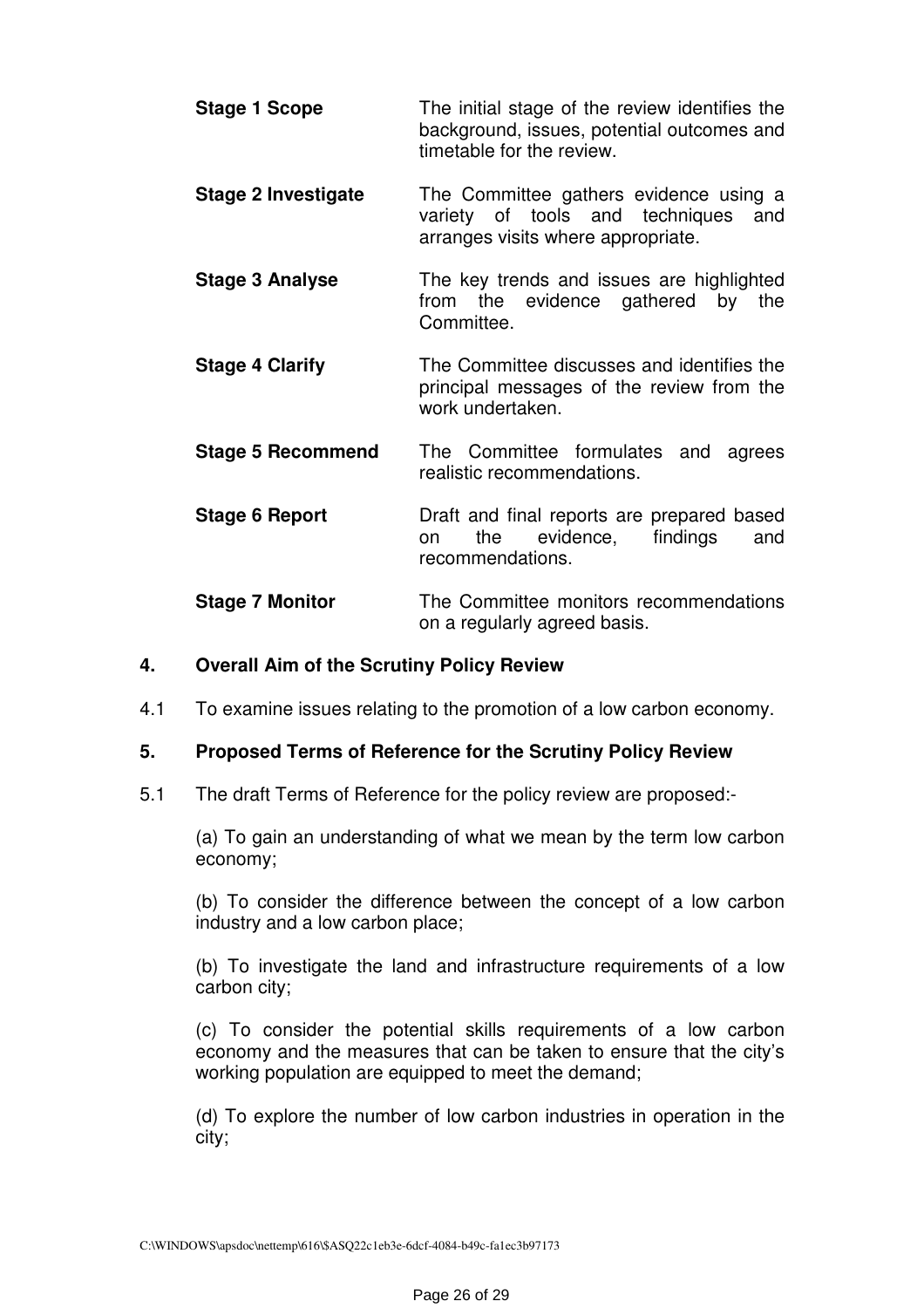(e)To consider the role of the Council in providing community leadership and championing the low carbon economy;

(f) To consider how best to market the city in order to attract new low carbon industries and consider the promotion of flagship schemes;

(g) To consider how best to involve individuals in making low carbon choices – eg through energy conservation or generation measures;

(h) To look at the action being taken by the city as a whole (businesses and residents) and the work being done to encourage businesses and residents to sign up to the low carbon agenda;

(i)To consider the role of the University in providing research into the development of low carbon industries and meeting the likely skills demands. How can we make courses more attractive to young people and ensure that their skills are transferable?

(j) To map those low carbon businesses already in the city to provide a benchmark for moving forward;

(k)To look a the work being done in schools and other Council buildings to reduce carbon emissions

### **6. Potential Areas of Enquiry and Sources of Evidence**

- 6.1 The Scrutiny Committee can invite a variety of people, key stakeholders and interested parties to provide written or oral evidence in order that a balanced and focused range of recommendations can be formulated. A list of potential witnesses, though not exhaustive, is included for Members information:
	- (a) Relevant Cabinet Portfolio Holders;
	- (b) Head of Strategic Economic Development;
	- (c) Appropriate Officers of the Council;
	- (d) Representatives from City Services
	- (e) Key Stakeholders and partner organisations (eg. University, One Northeast, Government Office North East, Chamber of Commerce, Arc
	- (f) Local residents;
	- (g) Representatives of minority communities of interest;
	- (h) Ward Councillors;

C:\WINDOWS\apsdoc\nettemp\616\\$ASQ22c1eb3e-6dcf-4084-b49c-fa1ec3b97173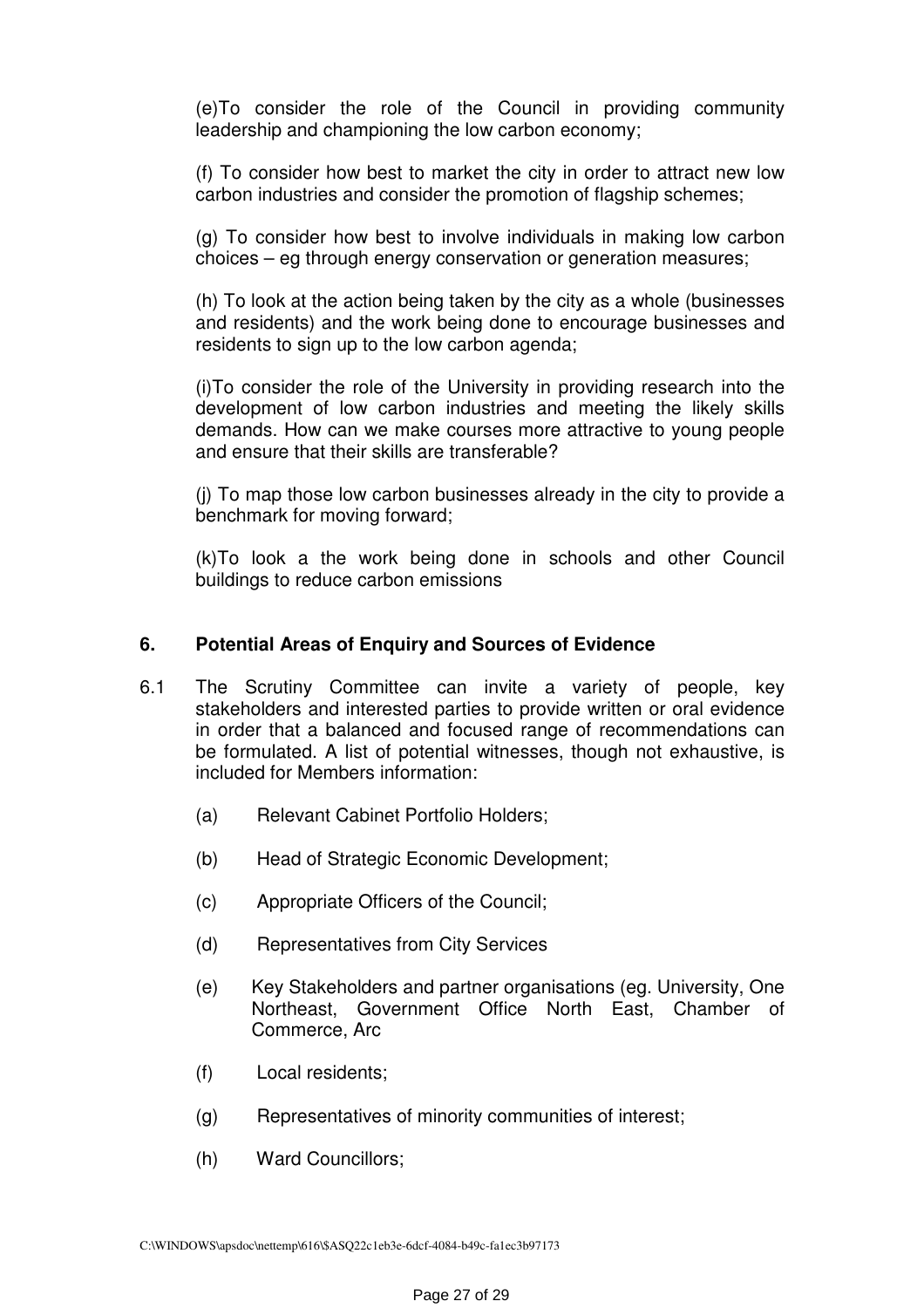- (j) Local MPs;
- (k) Local Strategic Partnership, and
- (l) Local Authorities of good practice.
- 6.2 Community engagement plays a crucial role in the scrutiny process. Consideration will be been given to how involvement can be the structured in a way that the Committee encourages those views. If felt appropriate the Committee is able to co-opt an additional member to the Committee for the duration of the policy review.
- 6.3 In addition, diversity issues have been considered in the background research for this enquiry under the Equality Standards for Local Government. As such the views of local diversity groups will be sought throughout the inquiry where felt appropriate and time allows. Consequently, consideration has been given as to how the views of people from minority communities of interest or heritage (for example, people with disabilities, people with learning disabilities, people with mental health problems, black and minority ethnic people, and Lesbian, Gay, Bisexual and Transgender people), which may not be gathered through the usual community engagement routes, can be included over the course of the inquiry.

### **7. Funding from the Dedicated Overview and Scrutiny Budget**

- 7.1 Consideration has been given, through the background research for this scoping report of the need to use funding from the committee's dedicated Overview and Scrutiny budget to aid Members in their enquiry.
- 7.2 At this stage it is suggested that funding may be necessary to support the following activities:
	- (a) Key witnesses;
	- (b) Engagement with voluntary and statutory organisations;
	- (c) Delegates for expert jury, or a public event;
	- (d) General publicity;
	- (e) Visits (as necessary) to deliver effective scrutiny; and
	- (f) Task and Finish activities.
- 7.3 Additional working group meetings are likely to be necessary to complete the evidence gathering.

### **8. Recommendations**

8.1 Members are recommended to discuss and agree the scope of the Prosperity and Economic Development Scrutiny Committee's policy review for 2010/11 as outlined in the report.